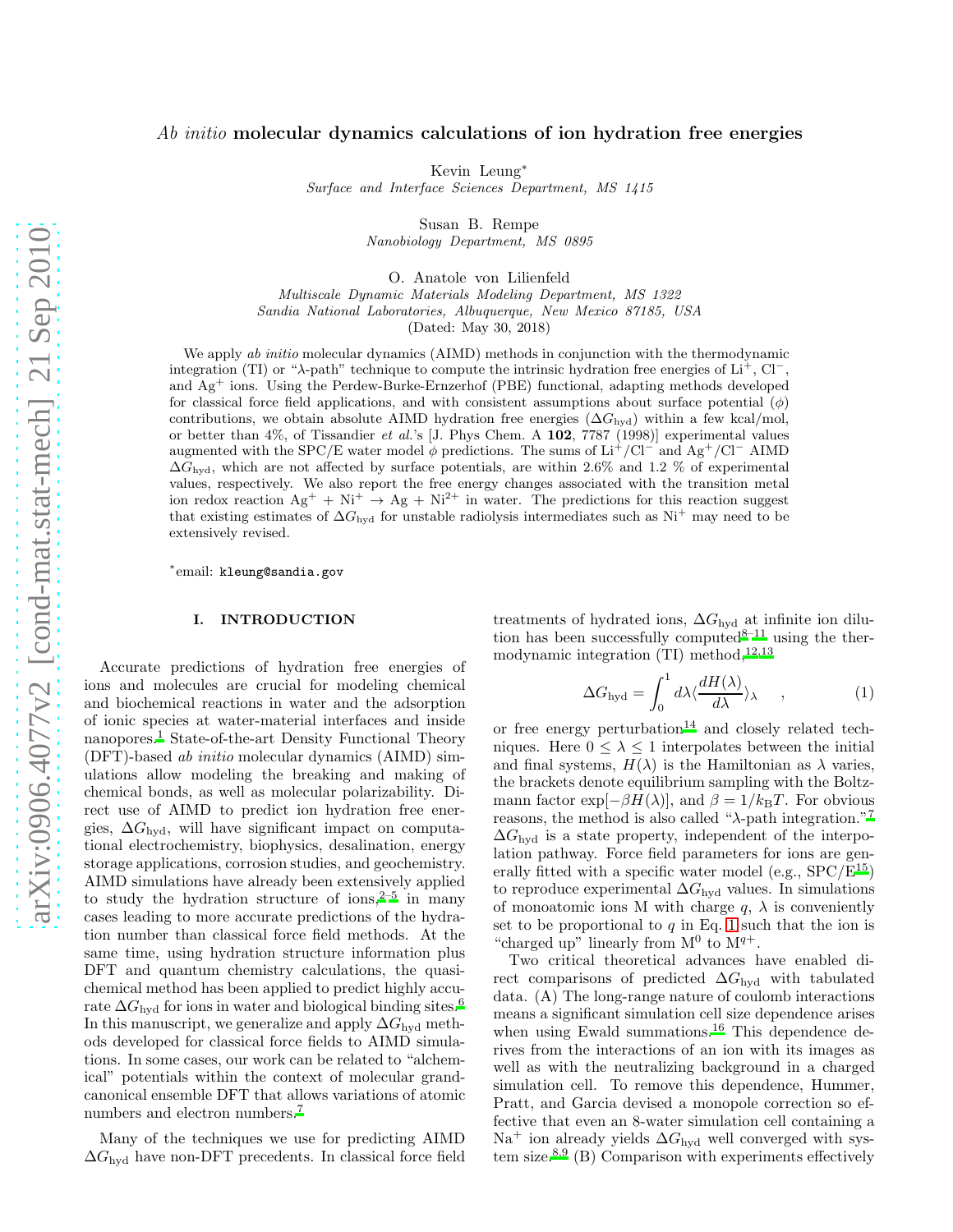entails bringing an ion from vacuum at infinity into the bulk liquid water region. A surface potential,  $\phi$ , materializes at the liquid-vapor interface, leading to a shift in the ion free energy  $q\phi$  in the aqueous phase.<sup>[17](#page-8-11)[–19](#page-8-12)</sup> Accounting for the surface potential, the calculated absolute ion hydration free energy, which may not be measurable, $^{17}$  $^{17}$  $^{17}$ becomes

$$
\Delta G_{\text{tot}} = \Delta G_{\text{Ewald}} + q(\phi_d + \phi_q). \tag{2}
$$

Here  $\Delta G_{\text{Ewald}}$  is the hydration free energy computed using standard Ewald summation which assumes a zero average electrostatic potential inside the simulation cell.[20](#page-8-13)  $\phi_d$  and  $\phi_q$  are the dipolar and quadrupolar (or "spherical second moment") contributions to the surface potential  $\phi$ . Some reported experimental data have subtracted the effect of this potential<sup>[21](#page-8-14)</sup> while others have not.<sup>[22](#page-8-15)</sup>

The rapid convergence of  $\Delta G_{\text{hvd}}$  with simulation cell size (A) significantly facilitates the application of this  $\Delta G_{\text{hyd}}$  formalism to computationally costly DFT-based AIMD simulations. Special attention should be paid to the surface potential contribution (B) in AIMD settings. Unlike classical models for water,  $\phi = \phi_d + \phi_q$ has not yet been predicted for AIMD water (e.g., computed with a generalized-gradient approximated (GGA) Kohn-Sham functional such as Perdew-Burke-Ernzerhof  $(PBE)^{23}$  $(PBE)^{23}$  $(PBE)^{23}$ . Such a calculation would entail a large simulation cell depicting the interface and long sampling trajectories. Furthermore, as the liquid water density affects  $\phi_q$ , <sup>[17](#page-8-11)[–19](#page-8-12)[,24](#page-8-17)</sup> the effectiveness of such a calculation may further be limited by the fact that bulk GGA water may not exhibit 1.0 g/cm $^3$  density. $^{25,26}$  $^{25,26}$  $^{25,26}$  $^{25,26}$  Although  $\phi_d$  and  $\phi_q$  are not independent — they require a common choice of molecular center, typically taken to be the oxygen atom of water molecules — the quantity  $\phi_q$ has recently been computed for PBE water using maximally localized Wannier functions.[19](#page-8-12) This piece of information is important for DFT-based calculations because  $\Delta G_{\text{Ewald}}$  itself is an ambiguous quantity whose value depends on whether the pseudopotential contains core electrons, while  $\Delta G_{\text{Ewald}} + q\phi_a$  is independent of such DFT details. We therefore redefine

<span id="page-1-0"></span>
$$
\Delta G_{\text{hyd}} = \Delta G_{\text{Ewald}} + q\phi_q. \tag{3}
$$

To further enable comparison with experimental data in Ref. [21,](#page-8-14) which contain no surface potential contributions, we add  $q\phi_q = -19.7q \text{ kcal/mol}$ , the quadrupole moment value for  $SPC/E$  water at 1.00 g/cc density when the oxygen site is chosen as the molecular center. This is appropriate because  $\Delta G_{\rm hyd}$  for various ions have been fitted to Ref. [21](#page-8-14) using the  $SPC/E$  water model<sup>[10](#page-8-20)</sup> or the very similar SPC model.[8](#page-8-3)[,9](#page-8-10) In effect, we are comparing AIMD  $\Delta G_{\text{hvd}}$  with  $SPC/E$  calculations fitted to the data of Ref. [21.](#page-8-14) For the data tabulated in Ref. [22,](#page-8-15) which contain the surface potential term  $q(\phi_d + \phi_q)$ , we subtract  $q\phi_d = 4.8q$  kcal/mol estimated using SPC/E water model-based water-vapor interface molecular dynamics calculations.<sup>[18](#page-8-21)</sup> Although an investigation of  $\phi_d$  predicted

2

with different methods is not the focus of this work, accurate DFT methods and accurate force fields should yield similar, reliable  $\phi_d$ . Even if there exists a 50% uncertainty in this SPC/E  $\phi_d$  estimate,  $\Delta G_{\text{hyd}} + q\phi_d$  in water will be affected by only  $\sim 2.4|q|$  kcal/mol. Indeed, the much used SPC and the TIP4P water models yield  $\phi_d$ =5.5 and 7.1 kcal/mol/|e|, respectively,<sup>[27](#page-8-22)-29</sup> which are slightly different from the SPC/E  $\phi_d$ . The discrepancies among these models can be taken as a measure of the systematic uncertainty associated with our  $\phi_d$  assignments.

Finally, experimental data for moving ions from vacuum into aqueous solution are referenced to their respective standard states, i.e., gas phase ions at 1.0 atm. pressure and hydrated ions at 1.0 M concentration. To be consistent with the infinite dilution limit  $\Delta G_{\text{hyd}}$  predicted in this work,  $C^{(0)} = 1.9$  kcal/mol is further subtracted from tabulated  $\Delta G$ <sub>Tiss</sub> for all ions regardless</sub> of their charges to account for the volume change included in the experimental data. Due to a sign problem,[6](#page-8-1)  $2C^{(0)}$  kcal/mol needs to be subtracted from  $\Delta G_{\rm Marcus}$  for this purpose.

To summarize, we compare our AIMD  $\Delta G_{\text{hyd}}$  (Eq. [3\)](#page-1-0) with  $\Delta G_{\rm Marcus} + q\phi_q^{\rm SPEC/E} - 2C^{(0)}$  kcal/mol and  $\Delta G_{\rm Tiss}$  –  $q\phi_d^{\rm SPEC/E}\!-\!C^{(0)}\!\!\;\text{kcal/mol},$  where  $\Delta G_\text{Marcus}$  and  $\Delta G_\text{Tiss}$  are the values listed in Refs. [21](#page-8-14) and [22,](#page-8-15) respectively.

Note that the proton is often used as a reference for hy-dration free energies.<sup>[30](#page-8-24)</sup> Referencing the predicted  $\Delta G_{\text{hyd}}$ of ions with that of  $H^+$  computed in the same way circumvents the need to estimate  $\phi$ . In AIMD settings, however, an excess proton can migrate from one  $H_2O$  to another. Therefore we have not yet attempted to compute this proton  $\Delta G_{\text{hvd}}$ .

For test cases, we consider Li<sup>+</sup> and Cl<sup>−</sup>. The Li<sup>+</sup> ion hydration structure and hydration free energies have been extensively studied using AIMD and quasi-chemical methods, respectively.<sup>[3](#page-7-2)</sup> Computing the  $\Delta G_{\text{hyd}}$  of Cl<sup>−</sup> further allows us to predict the summed  $\Delta G_{\text{hyd}}$  of the monovalent  $Li^+/Cl^-$  pair, where the surface potential terms cancel and the result contains less systematic uncertainty. We show that this summed value is at worst within 2.6% of experimental results.<sup>[21](#page-8-14)[,22](#page-8-15)</sup>

We also study the change in hydration free energies associated with

<span id="page-1-1"></span>
$$
Ag^{+} + Ni^{+} \rightarrow Ag + Ni^{2+}, \tag{4}
$$

and the corresponding electrochemical half-cell reactions,

<span id="page-1-2"></span>
$$
Ag \rightarrow Ag^{+}; \quad \text{and} \quad (5)
$$

$$
Ni^+ \rightarrow Ni^{2+}.
$$
 (6)

These reactions are pertinent not only to elementary electrochemical processes, but also to the initial stages of nano alloy synthesis by radiolysis.<sup>[31](#page-8-25)[,32](#page-8-26)</sup>  $\gamma$  irradiation of mixed electrolytic aqueous solutions releases secondary electrons that reduce the metal ions to atoms or lower oxidation state ions. These reduced species readily coalesce to form clusters. In the case of a mixed  $Ag(I)/Ni(II)$  solution, the exothermicity of Eq. [4](#page-1-1) will determine whether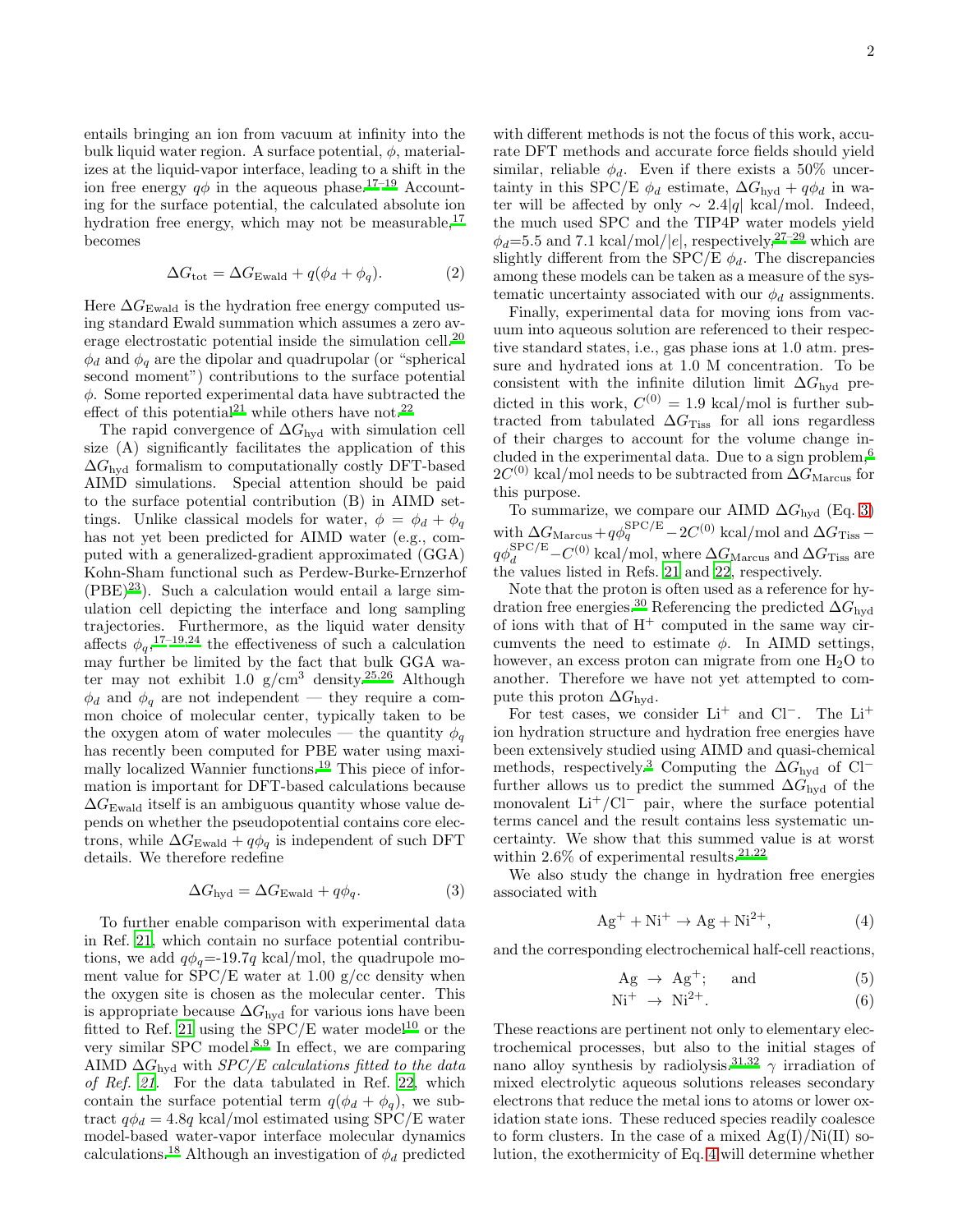reduced Ni species are readily re-oxidized by  $Ag^+$  in the solution — a side reaction that hinders nano-alloy cluster formation. AIMD is an attractive route to estimate the redox free energies associated with Ni(I) species, which exhibit short lifetimes and are difficult to probe experimentally.

Apart from the ability to compare AIMD  $\Delta G_{\text{hyd}}$  with quasi-chemical theory<sup>[6](#page-8-1)[,33](#page-8-27)</sup> and potentially extend DFTbased absolute hydration free energy calculations to inhomogeneous media, this work is important due to its close relationship to recent theoretical advances. One is the alchemical  $\lambda$ -path integration technique recently formulated within a DFT/AIMD-based molecular grand canonical ensemble scheme,[7](#page-8-2) which accounts for changes in pseudopotentials as well as the number of electrons. As long as the pseudopotential replaces all core electrons in the ion,  $\Delta G_{\text{hvd}}$  TI calculations are very similar within AIMD and the SPC/E model treatments of water. More complex treatments are required, however, when ion insertion into the solvent involves not only changes in the ionic pseudopotential, but also injection of electrons.[7](#page-8-2) This alchemical path technique has been applied to quantum mechanics/molecular mechanics (QM/MM) simulations of electron transfer reactions of aqueous metal complexes (Fe(II/III) and  $Ru(II/III))$ .<sup>[34](#page-8-28)</sup> Our work is even more closely related to purely AIMD-based computational electrochemistry.[35](#page-8-29) Here the electron transfer processes are similar to those in Ref. [34,](#page-8-28) but all water molecules are treated with DFT methods, and the long-range electrostatics are fundamentally different from those in QM/MM calculations. Our computational approach treats the ionization potential and the ion hydration free energy contributions to the redox potential separately. While it is based on and derives its rigor from theories well established with classical force field hydration treatments (e.g., Eq. [3\)](#page-1-0), our thermodynamic method has not been extended to estimate the fluctuating gaps that are necessary for calculating reaction rates via the Marcus theory.<sup>[35](#page-8-29)</sup>

#### II. METHOD

## A. VASP calculations

We apply the Vienna atomistic simulation package (VASP)<sup>[36](#page-8-30)</sup> version 4.6 with a modified pot.  $F$ <sup>[19](#page-8-12)</sup>, the PBE exchange correlation functional,[23](#page-8-16) projected-augmented wave (PAW) pseudopotentials<sup>[37](#page-8-31)[,38](#page-8-32)</sup> (PP) with only valence electrons for Li, Cl, H, and O atoms, and Ag and Ni PPs that include pseudovalent 4p and 3p electrons. Two protocols to generate VASP AIMD trajectories for Li<sup>+</sup> solvated in water are applied. For the ion plus 32-water simulations, we use a cell size of 9.855 Å corresponding to a water density of 1.0  $g/cc$ , a 0.25 fs time step, an energy cutoff of 400 eV, and a Born-Oppenheimer convergence of 10<sup>−</sup><sup>6</sup> eV at each time step. For 64-water simulations, the corresponding parameters are 12.417 Å  $(1.0 \text{ g/cc})$ , 0.5 fs,

 $500 \text{ eV}$ , and  $10^{-7} \text{ eV}$ , respectively. These settings limit the temperature drifts to 1 and 0.5 K/ps, respectively. The trajectory length for each value of  $q$  is at least 40 ps in 2-point TI calculations and at least 30 ps for 6-point TI. Initial configurations are pre-equilibrated using the  $SPC/E$  water model and ion force fields<sup>[10](#page-8-20)</sup> with charges scaled to the net charge of the corresponding AIMD simulation cells. A Nose thermostat is applied, setting T=400 K, which is needed for the PBE functional to de-scribe experimental liquid water at room temperature.<sup>[39](#page-8-33)</sup> The deuterium mass is adopted for all protons to allow a larger time step, although the H mass is assumed whenever water density is reported.  $Ag^+$  and  $Ni^{2+}$  simulations are performed at 0.99 g/cc water density while the Cl<sup>−</sup> simulation is at 1.0  $g/cm<sup>3</sup>$  density; these simulation cells all contain  $32 \text{ H}_2\text{O}$  molecules, and the time step, energy cutoff, and convergence criteria used are analogous to those for  $Li^+/32$  H<sub>2</sub>O.

## <span id="page-2-0"></span>B. Visualizing Electronic Isosurfaces

Electronic isosurfaces and integrated changes in electron density,  $\Delta(x) = \int dy dz [\rho(x, y, z)_n - \rho(x, y, z)_c]$  as functions of spatial coordinate  $x$ , are also computed and depicted for  $Li^{q+}$  in water for various values of q. The depicted geometries are snapshots taken at the end of the 32-water PBE simulations. These results are obtained using the code  $\text{CPMD}$ , <sup>[40](#page-8-34)</sup> the PBE functional, <sup>[23](#page-8-16)</sup> pseudopo-tentials from Ref. [41](#page-8-35), and a cutoff of 100 Ry  $(1361 \text{ eV})$ .  $\rho_c$  refers to the electron density obtained by minimizing the energy within the indicated charge. As with VASP, CPMD uses an opposite background charge to neutralize the system within the periodically replicated simulation cells.  $\rho_n$  corresponds to the density of the same geometry but with the charged species replaced by a neutral He atom.

# $C.$  Li<sup>+</sup> thermodynamic integration

To implement Eq. [1](#page-0-0) for  $Li^+$ , we generate integrand values at different  $q$  values according to two different integration formulas: a two-point Gaussian quadrature and a six-point trapezoidal rule. To that end, AIMD trajectories apply a  $Li<sup>+</sup>$  pseudopotential (which contains no core electrons) globally scaled by Gaussian quadrature values  $q=0.211325$  and 0.788675. This procedure is analogous to the scaling of the ionic charges in classical force field molecular dynamics calculations of hy-dration free energies.<sup>[33](#page-8-27)</sup> In addition,  $q=0.1$ , 0.4, 0.6, and 1.0 are considered. Using these 6 points, a cubic leastsquared fit is applied to extrapolate the integrand value to  $q=0.42$  $q=0.42$  These steps yield 6 almost evenly spaced integration points needed to implement a trapezoidal rule integration.

Figure [1a](#page-11-0) shows that the scaled VASP  $Li^+$  pseudopotential behaves to some extent like a classical force field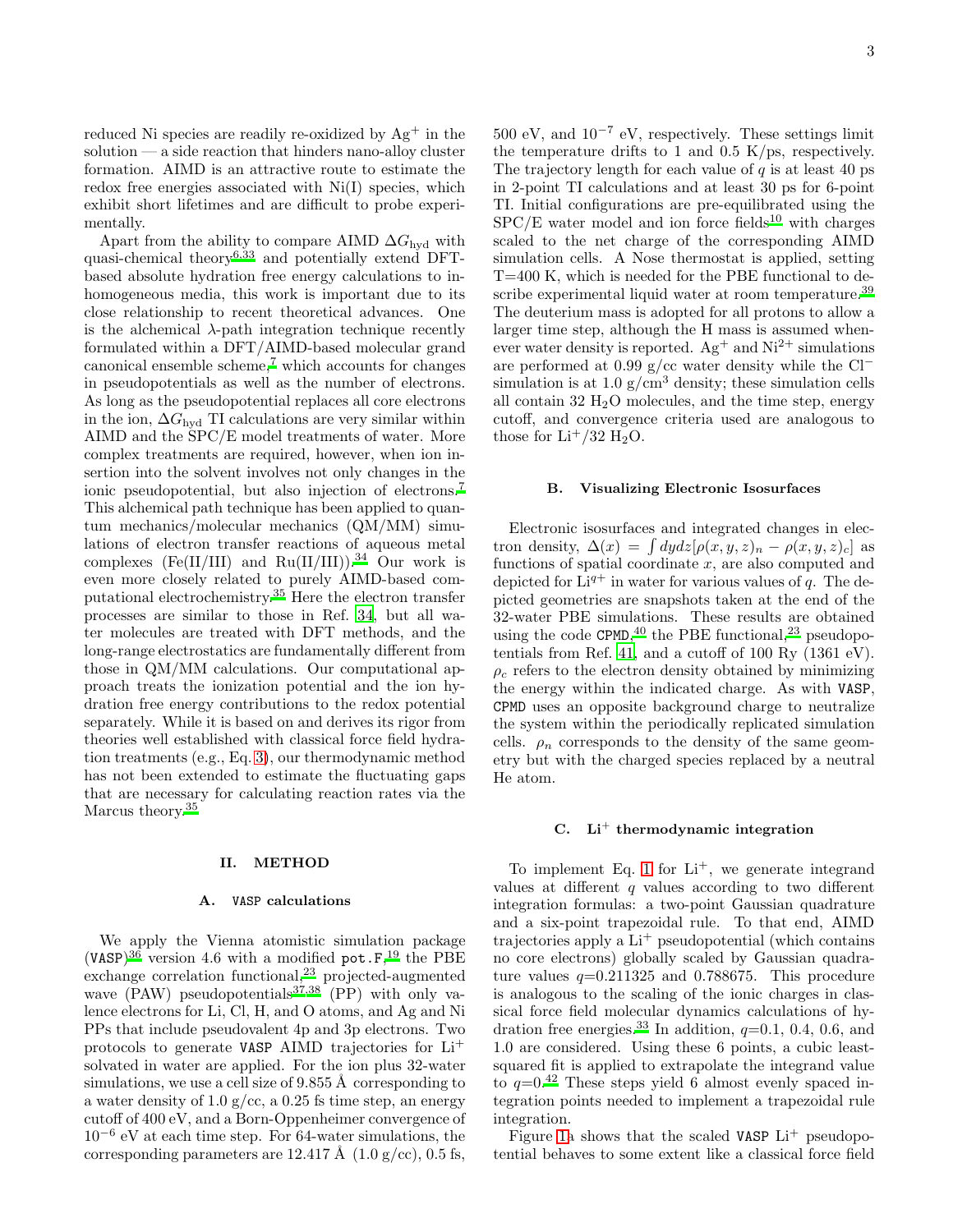$Li<sup>q+</sup>$ ; its binding energy with one  $H<sub>2</sub>O$  molecule scales roughly linearly with  $q$  except at very small  $q$ . The optimal Li-O<sub>water</sub> distance also shrinks smoothly with decreasing  $q$  (Fig. [1c](#page-11-0)). In contrast, Fig. [1b](#page-11-0) shows that the scaled VASP PBE  $Na<sup>+</sup>$  exhibits water binding energies that deviate more strongly from linearity. Furthermore, the optimal q-scaled  $\text{Na}^+\text{-OH}_2$  distance sharply decreases to 0.87 Å at  $q \approx 0.29$ , which suggests the formation of an anomalous covalent bond beyond  $q < 0.29$  (Fig. [1d](#page-11-0)). For efficient AIMD  $\Delta G_{\text{hvd}}$  simulations, a pathway should be chosen such that at the selected simulation points, electron transfer or unphysical chemical bonding between the scaled pseudopotential and  $H_2O$  is avoided.

The AIMD trajectory is sampled every 0.1 ps. At such intervals, we use a finite difference method to compute  $dH(q)/dq = [H(q + \Delta q/2) - H(q - \Delta q/2)]/q$  at fixed atomic configurations. Here  $H(q)$  is the total potential energy of the simulation cell predicted using VASP. When taking finite derivatives,  $\Delta q$  values of 0.025 and 0.050 yield Li<sup>+</sup> hydration free energies that agree to within 0.5 kcal/mol. Evaluating  $\langle dH(q)/dq\rangle_q$  using 400 eV and 500 eV cutoffs lead to indistinguishable results.

The derivative is corrected for finite size effects by adding the Ewald correction to the energy,  $\alpha q^2/2L$ at each q, where  $\alpha$  is the Madelung constant, to the  $Li<sup>+</sup>$ -plus-water VASP energies (issue "(A)" discussed in the introduction<sup>[8](#page-8-3)</sup>). The quadrupole moment correction  $q\phi_q$  is linearly dependent on q and has been estimated in Ref. [19](#page-8-12). With the slightly smaller simulation cell used in this work, the  $\phi_q$  corrections are predicted to be 3.85 and 3.81 eV for 1.00 and 0.99 g/cc water density.[43](#page-9-0) Unlike classical force field calculations, the isolated ion  $Li^{q+}$  carries a non-zero energy. Thus we subtract  $(dH_{\text{bare ion}}(q)/dq)_{q}$  from Eq. [1.](#page-0-0)

Unless otherwise noted, the  $Li<sup>+</sup>$  thermodynamic integration protocol (e.g., the sampling interval, subtraction of bare ion energies) is applied to all other ions.

#### D. Cl<sup>−</sup> thermodynamic integration

 $\Delta G_{\text{hvd}}$  for Cl<sup>−</sup> requires a different TI procedure. Unlike the  $Li^+$  PP without explicit 1s electrons, scaling the VASP Cl<sup>−</sup> PP to zero also involves removing 8 electrons. While it is possible to alchemically perturb Cl<sup>−</sup> to Ar, this TI route is not directly applicable for multiatom anions. Instead, we first use TI to "grow" a nonpolarizable *classical* force field  $(FF)^{10}$  $(FF)^{10}$  $(FF)^{10}$  Cl<sup>−</sup> with a nega-tive point charge and a Lennard-Jones interaction<sup>[10](#page-8-20)</sup> with the oxygen sites of PBE water. This can be regarded as a QM/MM simulation, but with the solvent (not solute) treated quantum mechanically. Then we use a one-step free energy perturbation (FEP) procedure,

<span id="page-3-0"></span>
$$
\beta[\Delta G(\text{PBE}) - \Delta G(\text{FF})] \n= -\log(\exp[-\beta(H(\text{PBE}) - H(\text{FF})])_{\text{FF}}, \quad (7)
$$

to estimate the PBE Cl<sup>−</sup>  $\Delta G_{\text{hyd}}$ . As long as the hydration structures of the classical and PBE ion in PBE

water are similar, this method can be generally and accurately applied to multi-atom anions or cations, as well as  $PP's$  like the VASP PAW PBE Na<sup>+</sup> whose interaction with water exhibits anomalies when the PP is scaled continuously to zero (Fig. [1\)](#page-11-0). If there are partial positive point charges in the classical force field, however, the DFT valence electrons may collapse onto those atomic sites, and pseudopotentials that repel electrons may be needed to prevent such a collapse.

# E.  $Ag^+$  and  $Ni^{2+}$  thermodynamic integration

The VASP PBE pseudopotentials used for Ag and Ni contain 11 and 16 electrons, respectively. When the number of electrons in 32-water simulation cell is fixed at  $(32 \times 8 + 11 - q)$  and  $(32 \times 8 + 16 - q)$  in AIMD trajectories, our maximally localized Wannier function analyses<sup>[44](#page-9-1)</sup> reveal that  $(11 - q)$  and  $(16 - q)$  electrons remain localized on Ag and Ni, respectively. This indicates that  $Ag^{q+}$  and  $Ni^{q+}$  species exhibit no tendency to eject excess electrons into water,[45](#page-9-2) and the partially charged ions are preserved within a  $\lambda$ -path that vary the total number of electrons in the system. Hence we simply use the number of electrons as the order parameter,  $\lambda$ , analo-gous to Refs. [7,](#page-8-2) [34](#page-8-28), and [35](#page-8-29).  $\frac{dH(q)}{dq}$  is simply computed by adding and subtracting 0.025 electrons to the simulation cell and performing a finite difference. The exceptions are  $\text{Ag}^+$  (where we compute the difference between  $\text{Ag}^+$ and Ag<sup>0.95+</sup>); Ni<sup>+</sup> (Ni<sup>+</sup> and Ni<sup>1.05+</sup>); and Ni<sup>2+</sup> (Ni<sup>1.95+</sup>) and  $Ni^{2+}$ ). As we subtract the bare ion contribution at each q, the expression  $\left(\frac{dH(q)}{dq}\right) - \frac{dH_{\text{bare ion}}(q)}{dq}$  should reflect purely solvent-induced effects.

For Ag, spin-polarized PBE calculations are adequate. In contrast, spin-polarized PBE-based AIMD simulations of  $Ni<sup>q+</sup>$  in water underestimate the gap between the highest occupied (HOMO) and lowest unoccupied (LUMO) molecular orbitals. This occurs because PBE severely underestimates exchange interactions in the localized  $3d$ orbitals, leading to near degeneracies in intermediate $q$  Ni<sup>q+</sup> d-shell orbitals and slow numerical convergence of the electronic structure at each Born-Oppenheimer AIMD time step. We have therefore applied the DFT+U technique<sup>[46](#page-9-3)</sup> to the Ni 3d orbitals to generate AIMD trajectories with which we evaluate Eq. [1](#page-0-0) using only the PBE functional. Originally devised for solid state applications, DFT+U has recently been adapted for molecular systems and even used in AIMD settings.<sup>[47](#page-9-4)[,48](#page-9-5)</sup> U is set at 4.0 eV to yield a 15.7 eV gas phase  $\text{Ni}^{2+}$  binding energy in a  $Ni^{2+}(H<sub>2</sub>O)<sub>6</sub> cluster. This is the value predicted using the$ B3LYP hybrid functional<sup>[49](#page-9-6)</sup> and a 6-311+ $G(d,p)$  basis.<sup>[50](#page-9-7)</sup> Using DFT+U generated geometries for PBE  $\Delta G_{\text{hyd}}$  is justified because, in the gas phase, the PBE functional and DFT+U predict optimized  $Ni^{2+}(H_2O)_6$  geometries which are nearly identical.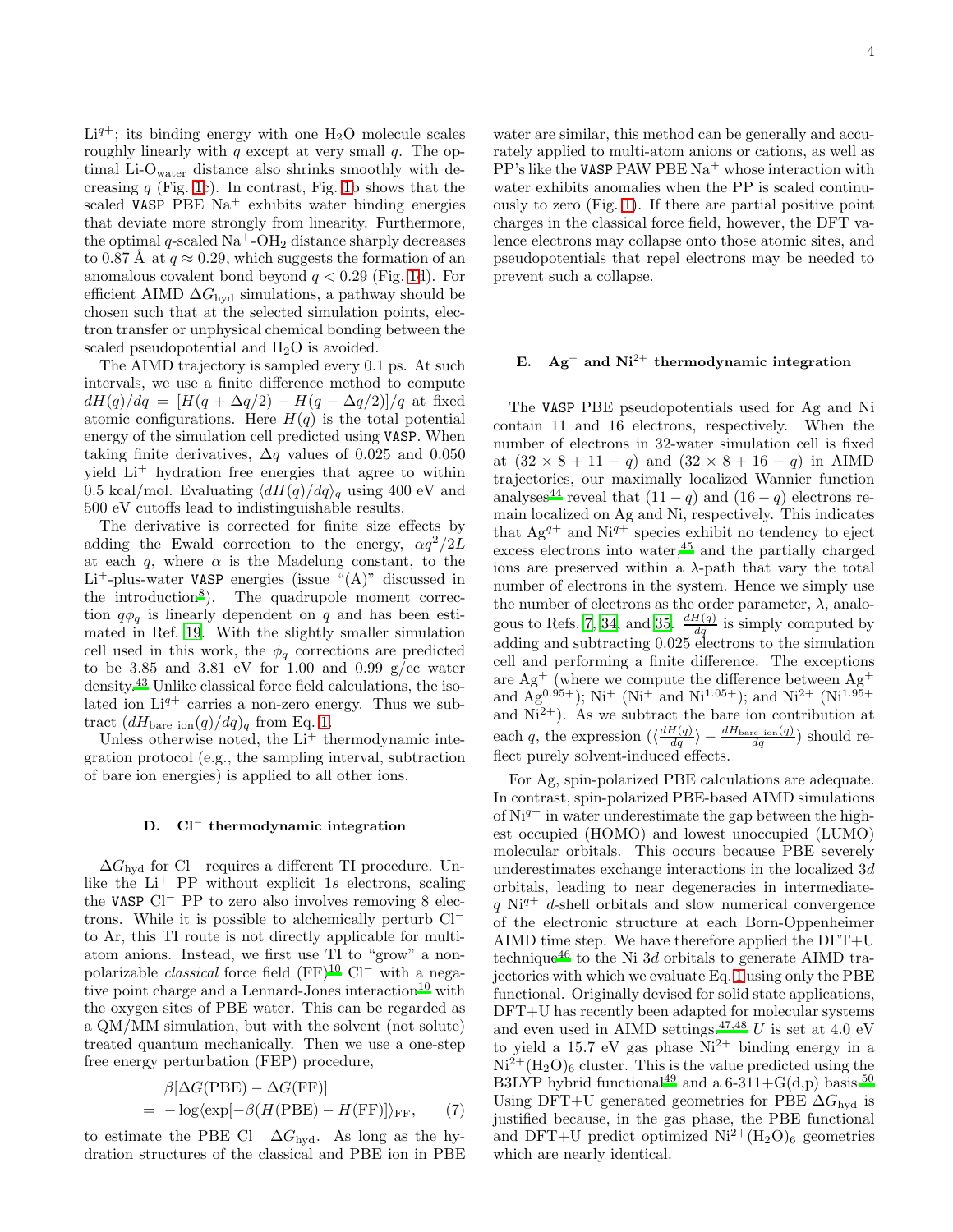#### III. RESULTS

## A.  $Li<sup>+</sup>$  hydration free energy

Figure [2](#page-12-0) plots  $\langle dH(q)/dq \rangle_q$  as q varies after subtract-ing contributions from Ewald images,<sup>[8](#page-8-3)</sup> the quadrupole or spherical second moment contribution  $q\phi_q$ <sup>[19](#page-8-12)</sup> and the energies of the bare Li<sup>q+</sup>.  $\langle dH(q)/dq \rangle_q$  computed using 32- and 64-H<sub>2</sub>O simulation cells at 1.00 g/cc H<sub>2</sub>O density are in good agreement at  $q = 0.21$  and  $q = 0.79$ . Using a 2-point Gaussian quadrature,  $\Delta G_{\text{hyd}}$  for the two cells integrate to -128.6 and -126.7 kcal/mol, respectively (Table [I\)](#page-10-0). Splitting the data into four segments, the standard deviations in these  $\Delta G_{\text{hyd}}$  are found to be 1.1 and 0.5 kcal/mol, respectively.<sup>[51](#page-9-8)</sup> Thus the two cell sizes exhibit  $\Delta G_{\text{hyd}}$  approximately within numerical uncertainties of each other, showing that the finite system size effect is small for AIMD after applying the Ewald correction, as is the case with classical force field simulations. $8,9$  $8,9$ A dielectric continuum estimate would suggest that, after adding the leading order  $(1/L)$  Ewald correction, the 32-water simulation cell result is already converged to the infinite dilution limit to within 1 kcal/mol (Ref. 9).

For illustrative purposes, we also display in Figure [3](#page-13-0) the Li-ion growth-induced changes of the total electron density integrated over the x- and y-coordinates. From inspection of this change arising from the presence of the increasingly charged ion one can conclude that, as expected, the attraction of electrons toward the ion increases as the charge approaches  $+1.0$ . The isosurface plots support a similar conclusion. For small values of  $q$ , changes in density occur throughout the system. As  $q$ approaches its final value, however, the drastic increase in electronic density at the ion position due to increasingly polarized water (Fig. [3a](#page-13-0)) is hidden behind the large sphere of depleted density. This large sphere comes about because we have subtracted the electron density of a neutral helium atom from that of the  $Li<sup>+</sup>$  pseudopotential.

Figure [4](#page-14-0) depicts the pair correlation functions  $g(r)$  between  $Li^{q+}$  and the O and H sites in H<sub>2</sub>O. Recall that the entire VASP PBE  $Li^{+}$  pseudopotential, including the long-range coulomb and the short-range Pauli-exclusion contributions, is scaled with  $q$ . Hence, at small  $q$ , the most probable  $Li^{q+}$ -O<sub>water</sub> distance is much reduced from the  $q = 1$  case. Nevertheless, we have verified that negligible electron density resides near the  $Li^{q+}$  nuclei, indicating that  $Li^{q+}$  does behave like a partially charged ion in water. The insets depict the instantaneous hydration numbers  $N_w$ , computed at each time step by integrating each  $g_{\text{Li}-\text{O}}(r)$  to its first minimum. For  $q = 0.21$ ,  $N_w$  averages only to 1.5 and experiences rapid temporal fluctuations. Despite this,  $q_{Li-O}(r)$  still exhibits a high peak value because the scaled  $Li^{q+}$  has such a small radius. At  $q = 0.79$ ,  $N_w = 3.5$ , approaching the  $N_w = 4$ AIMD value reported for  $Li<sup>+</sup>.<sup>3</sup>$  $Li<sup>+</sup>.<sup>3</sup>$  $Li<sup>+</sup>.<sup>3</sup>$ 

Figure [5](#page-15-0) depicts the logarithm of the distributions of instantaneous hydration numbers for  $Li^{0.2+}$  and  $Li^{+}$ . In

conjunction with low order  $m \langle d^m H(q)/dq^m \rangle$  derivatives, hydration number distributions at the TI end-points can in princple be used to predict the hydration free energy using a single AIMD trajectory at  $q = 0$  or  $q = 1.52$  $q = 1.52$  Since we have avoided  $q = 0$  and the finite differences applied in our implementation may not be accurate for  $m > 1$ , we have not attempted to estimate  $\Delta G_{\text{hyd}}$  with high order derivatives, but have used 2 or 6  $q$  values to evaluate  $\Delta G_{\text{hvd}}$ . Note that, using the quasi-chemical theoretical framework, hydration number distributions of a solute can be used directly to estimate hydration free energies,  $6,$  $6,$ as demonstrated in recent works. $4,6,54$  $4,6,54$  $4,6,54$  Furthermore, such distributions are of intrinsic interest and can lend useful comparison with those predicted using classical force field simulations. See also Ref. [55](#page-9-11) for other methods devised to reduce the number of  $q$ -value integrands needed to perform TI calculations.

We next investigate the accuracy of the 2-point TI quadrature by further sampling  $\langle dH(q)/dq\rangle_q$  at  $q=0.1$ , 0.4, 0.6, 1.0 in addition to 0.21 and 0.79 in a simulation cell. This denser grid allows an approximate 6 point trapezoidal rule integration after we extrapolate  $\langle dH(q)/dq \rangle_q$  to  $q=0.0$ . Figure [2](#page-12-0) shows that  $\langle dH(q)/dq \rangle_q$ is almost linear for a large, intermediate  $q$  range except near  $q=0$  and  $q=1$ . This is in qualitative agreement with  $SPC/E$  model predictions<sup>[9](#page-8-10)[,11](#page-8-4)</sup> which we also compute for a 32-water simulation cell and depict in Fig. [2.](#page-12-0) The deviation from linearity at  $q = 0$  is well-reproduced with a cubic fit for both AIMD and SPC/E  $\langle dH(q)/dq \rangle_q$ . Table [I](#page-10-0) confirms that the 2-point and 6-point formulas yield  $\Delta G_{\text{hvd}}$  within 0.3 kcal/mol of each other — well within the numerical uncertainties of the simulations. Henceforth we will report the 6-point value of  $\Delta G_{\text{hyd}}$  $= -128.3 \pm 0.9$  kcal/mol for Li<sup>+</sup>.

This success of the 2-point formula appears however somewhat fortuitous. One would not a priori expect this quadrature to be accurate for  $Li^+$  because of the large changes in effective  $Li^{q+}$  radius (Fig. [4\)](#page-14-0). The classic Born hydration free energy formula, based on a dielectric continuum description of the solvent, predicts  $\Delta G_{\text{Born}} \propto q^2/(2a)(1-1/\epsilon)$  at a fixed ionic radius a. It is quadratically dependent on  $q$  when  $a$  is held constant. In non-polarizable classical force field  $\Delta G_{\text{hyd}}$  simulations, the Lennard-Jones radius of the ion is also held fixed while the ionic charge varies. The constant radius thus seems crucial to the accuracy of the 2-point Gaussian quadrature, which is exact only if  $\langle dH(q)/dq \rangle_q$  is linear in  $q$ . Despite this, the 2-point formula will be shown to be accurate for the AIMD  $\Delta G_{\text{hyd}}$  associated with Li<sup>+</sup>, Ag<sup>+</sup>, and  $Ni^+ \rightarrow Ni^{2+}$  considered in this work. It appears less accurate for Cl<sup>−</sup>, unlike SPC/E-based Cl<sup>−</sup>  $\Delta G_{\text{hyd}}$  calculations. The fact that the radius of  $Li^{q+}$  (and to some extent, other ions) changes with  $q$  in our DFT calculations also explains the discrepancy between AIMD and SPC/E  $\langle dH(q)/dq \rangle_{q=0}$  values.

To compare AIMD predictions with experimental data,  $\Delta G_{\text{Marcus}} + q\phi_q^{\text{SPC/E}} - 2C^{(0)}$  kcal/mol is found to be -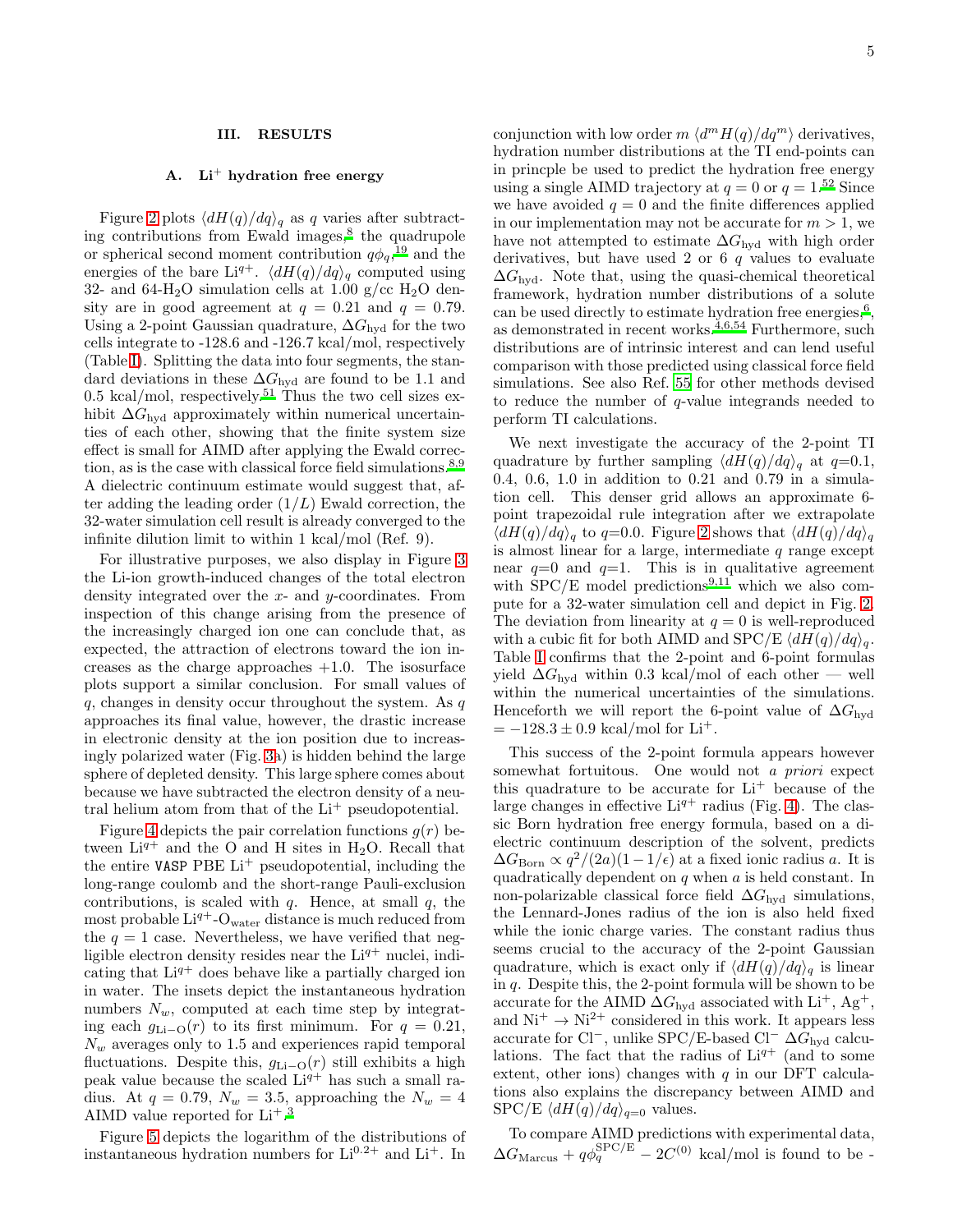137.0 kcal/mol,<sup>[21](#page-8-14)</sup> while  $\Delta G_{\rm Tiss} - q\phi_d^{\rm SPEC/E} - C^{(0)}$  kcal/mol  $=133.2 \text{ kcal/mol}^{22}$  $=133.2 \text{ kcal/mol}^{22}$  $=133.2 \text{ kcal/mol}^{22}$  (Table [I\)](#page-10-0). These values are similar to the SPC/E  $\Delta G_{\text{hyd}}$  for Li<sup>+</sup>, and are 8.7 and 4.9 kcal/mol higher than the 6-point AIMD prediction for a 32  $H<sub>2</sub>O$ simulation cell, respectively. The discrepancies with AIMD predictions may be due to numerical noise, PBE functional inaccuracies, or systematic uncertainties arising from the treatment of  $|e|\phi$ . Indeed, the discrepancy between SPC/E-augmented experimental values listed by Marcus<sup>[21](#page-8-14)</sup> and Tissandier et  $al^{22}$  $al^{22}$  $al^{22}$  can also be taken as a measure of surface potential-related systematic ambiguity. This issue will be interrogated in the next subsection when we consider the anion Cl−.

An optimal study of hydration free energy would include also the changes in water density due to the presence of salt cations and anions or water confinement inside nanopores. We have therefore examined the effects of reducing the water density to 0.97 g/cc. This small reduction in water density corresponds to the activity of water at 0.1 M ion concentration, which is the typical concentration of  $K^+$  ions in the cytoplasm of skeletal muscle cells and the typical concentration of  $Na<sup>+</sup>$  and  $Cl^-$  ions outside cells.<sup>[53](#page-9-12)</sup>. Table [I](#page-10-0) shows that the small effect on  $\Delta G_{\text{hvd}}$  due to water density changes is within the numerical uncertainty. This weak dependence is consistent with quasi-chemical theory analysis $5,6$  $5,6$  where contributions to  $\Delta G_{\text{hyd}}$  are separated into inner hydration shell and outer shell contributions. In the "cluster" im-plementation of the theory,<sup>[4](#page-8-37)</sup> the former can be determined from gas phase cluster calculations scaled by water density, while the latter depends on the water dielectric constant, which is relatively independent of H2O density. As pointed out by Varma and Rempe,<sup>[5](#page-8-0)</sup> since the dependence of free energies on water concentration is logarithmic, large changes in water density are required before there is an effect on  $\Delta G_{\text{hyd}}$ .

# B. Cl<sup>−</sup> hydration free energy

Figures [6a](#page-16-0) and b depict the  $g(r)$  between the classical force field  $Cl^{q-}$  (henceforth FF-Cl<sup>q−</sup>) and the oxygen and proton sites of H<sub>2</sub>O molecules at two q values. At  $q=0.21$ (or even  $q=0.4$ ), FF-Cl<sup> $q-$ </sup> is predominantly a hydrophobic sphere that excludes both O and H from its vicinity. Due to the sheer size of the Lennard-Jones sphere that represents  $Cl<sup>q</sup>$ , this solute is seen to substantially disrupt the water structure around it in the  $32-\mathrm{H}_2\mathrm{O}$  simulation cell. Thus, in panel (b), the Cl-O  $g(r)$  has dropped below 0.5 density units at  $r \sim 5\text{\AA}$  — unlike the case for Li<sup>q+</sup> at small q (Fig. [4a](#page-14-0)). At  $q=0.79$ , the ion forms hydrogen bonds with water; its  $q_{\text{Cl-H}}(r)$  exhibits a peak at  $r = 2.2$ Å. At  $q=1$  (not shown), we obtain a FF-Cl<sup>q-</sup> hydration number of  $N_w=5.4$ , in good agreement with full AIMD simulations of PBE Cl<sup>−</sup> in PBE water.<sup>[56](#page-9-13)[,57](#page-9-14)</sup>

Figure [6c](#page-16-0) depicts the variation of  $\langle dH(q)/dq\rangle_q$  FF-Cl<sup>q−</sup> in PBE water as q varies.<sup>[58](#page-9-15)</sup> To obtain  $\Delta G_{\text{hyd}}$  for the PBE  $Cl^-$  ion, we further apply Eq. [7](#page-3-0) to configurations sam-

pled 0.1 ps apart along the AIMD trajectory. The differences between the instantaneous potential energies for FF-Cl<sup>−</sup> and PBE Cl<sup>−</sup> are found to be almost constant with an estimated standard deviation of 0.15 kcal/mol. This indicates that FF-Cl<sup>−</sup> is an excellent reference for the PBE Cl−. After a cubic polynomial extrapolation to  $q=0$  and applying a 6-point integration formula,  $\Delta G_{\text{hvd}}$ for the PBE  $Cl^-$  integrates to -76.6 $\pm$ 0.4 kcal/mol (Table [I\)](#page-10-0). A 2-point Gaussian quadrature formula yields  $-79.0\pm0.8$  kcal/mol. As the latter is only exact for linear  $\langle dH(q)/dq\rangle_q$ , deviation from linearity in Fig. [6](#page-16-0) indicates that a denser grid may be needed despite the constant radius of the FF-Cl sphere. This slight non-linearity is apparently due to water polarizability; corresponding 6 point and 2-point SPC/E calculations in 32-water simulation cells yield indistinguishable results. As  $\langle dH(q)/dq \rangle_q$ is well-fitted to a cubic polynomial in  $q$  and the trapezoidal integration rule is accurate for cubic polynomials, however, Fig. [6c](#page-16-0) strongly suggests that an integration formula higher order than the trapezoidal rule is not needed. Henceforth we report the 6-point TI value.

Two post-processing corrections for  $\Delta G_{\text{hyd}}$ , unnecessary for  $Li^+$ , need to be included here. (1) While the  $Li^+$ PP is globally shrunk to zero, at  $q=0$  FF-Cl<sup> $q-$ </sup> remains a Lennard-Jones sphere that displaces water. This gives rise to an entropic or "packing" penalty; the contribution is estimated to be 4.0 kcal/mol using SPC/E water model simulations. (2) Simulation cell size effects are more significant for Cl<sup>−</sup> than for Li<sup>+</sup>, presumably because of the size of the Cl<sup>q−</sup> sphere at small q (Fig. [6a](#page-16-0)). When we perform purely classical force field simulations of a Cl<sup>−</sup> ion in  $SPC/E$  water, we find that a 32-H<sub>2</sub>O simulation cell overestimates  $\Delta G_{\text{hyd}}$  by 3.3 kcal/mol compared to a 255-H<sub>2</sub>O cell. This discrepancy is much larger than the numerical uncertainty. In contrast, these two cell sizes yield Li<sup>+</sup>  $\Delta G_{\text{hvd}}$  that are within about 1 kcal/mol. The simulation cell size dependence has been estimated using a dielectric continuum approach in Ref. [9.](#page-8-10) Assuming AIMD exhibits Cl<sup>−</sup> packing penalty and simulation cell size dependence similar to classical force field MD, we add a 7.3 kcal/mol correction to the AIMD result. The corrected AIMD Cl<sup>−</sup>  $\Delta G_{\text{hyd}}$  is listed in Table [II.](#page-10-1) It is within 0.4 kcal/mol of  $\Delta G_{\rm Tiss} - q\phi_d^{\rm SPC/E} - C^{(0)}$  kcal/mol, and overestimates the magnitude of  $\Delta G_{\text{Marcus}} + q\phi_q^{\text{SPC/E}} - 2C^{(0)}$  kcal/mol by 4.0 kcal/mol.

Adding  $\Delta G_{\text{hyd}}$  of oppositely charged monovalent ions eliminates the systematic uncertainty due to surface potential contributions. The combined  $\Delta G_{\text{hyd}}$  for Li<sup>+</sup> and Cl<sup>−</sup> are within 4.7 and 5.3 kcal/mol of experimental data quoted in Table [II](#page-10-1) respectively.<sup>[21](#page-8-14)[,22](#page-8-15)</sup> they underestimate those values only by about 2.3 and 2.6%. This sum, de-rived from Marcus<sup>[21](#page-8-14)</sup> and Tissandier *et al.*,<sup>[22](#page-8-15)</sup> are within 0.6 kcal/mol of each other, unlike in the cases of the isolated Li<sup>+</sup> and Cl<sup>−</sup> ions where the two adjusted experimental data sets disagree by 3.8 and 4.4 kcal/mol, respectively. This suggests that the rather large, 8.7 kcal/mol discrepancy between AIMD  $\Delta G_{\text{hyd}}$  and Marcus' data for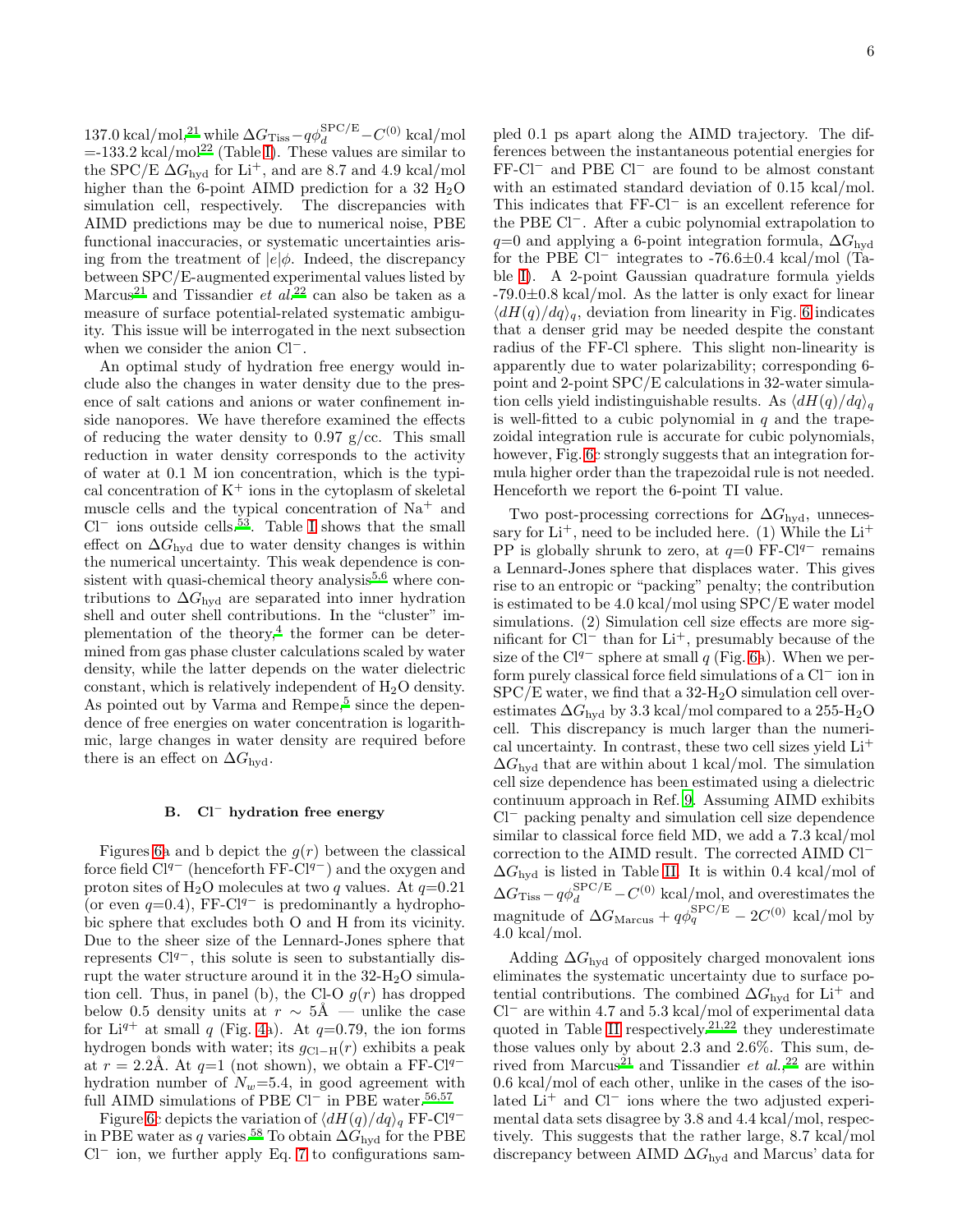$Li^+$  is partly due to the assignment of the SPC/E  $\phi_q$ contribution to the surface potential. In contrast, Tissandier *et al.*'s data for the isolated ions are in substantially better agreement with AIMD  $\Delta G_{\text{hvd}}$  for both ions, suggesting that augmenting  $\Delta G$ <sub>Tiss</sub> with SPC/E  $\phi_d$  is a reasonable approximation.

# C.  $Ag \rightarrow Ag^+$

In Fig. [7,](#page-16-1) Ag-O<sub>water</sub> and Ag-H<sub>water</sub>  $g(r)$  are depicted for two selected values of  $q$ . Unlike Li, the Ag atomic core is not scaled with  $q$ , and Pauli repulsion ensures that no water molecule penetrates the Ag core region. Thus the  $g(r)$  is not sharply structured at small q, and Ag<sup>q+</sup> resembles a hydrophobic sphere as  $q$  decreases. For both  $q$ points, H2O in the first hydration shells are highly labile; see the insets. The Ag<sup>+</sup>-H<sub>2</sub>O  $g(r)$  (Fig. [7b](#page-16-1)) yields a first shell hydration number  $N_w=3.4$ . The instantaneous hydration number distribution is depicted in Fig. [5.](#page-15-0) This  $N_w$  is qualitatively similar to the  $N_w=4.0$  computed using AIMD and another exchange correlation functional.[59](#page-9-16) Both these AIMD  $N_w$  values are in good agreement with experiments. $60,61$  $60,61$  In contrast, a recent classical force field model with parameters fitted to quantum chemistry calculations has reported  $N_w = 6^{.62}$  $N_w = 6^{.62}$  $N_w = 6^{.62}$  With the corrections (A)-(B) discussed earlier, a 6-point trapezoidal rule integration, and a 1.6 kcal/mol packing correction estimated using classical force field simulations, we obtain  $\Delta G_{\text{hyd}}=$ -119.8±0.4 kcal/mol. This magnitude is 6.4 kcal/mol smaller than  $\Delta G_{\text{Marcus}} + q\phi_q^{\text{SPC/E}} - 2C^{(0)}$  kcal/mol (Ta-ble [III\)](#page-11-1).<sup>[21](#page-8-14)</sup> The sum of AIMD Ag<sup>+</sup> and Cl<sup>−</sup>  $\Delta G_{\text{hyd}}$ , how-ever, underestimates the experimental data<sup>[21](#page-8-14)</sup> by only 2.4 kcal/mol, or by 1.2 %.

# D.  $Ag^+ + Ni^+ \rightarrow Ag + Ni^{2+}$

The details of  $Ni<sup>q+</sup>$  hydration will be described elsewhere.<sup>[63](#page-9-20)</sup> Here we focus on the change in  $\Delta G_{\text{hyd}}$  as Ni<sup>+</sup> loses an electron. We use the PBE functional to compute  $\langle dH(q)/dq\rangle_q$  at 0.1 ps intervals along the DFT+U AIMD trajectory with  $U=4$  eV. Figure [8b](#page-17-0) shows that  $\langle dH(q)/dq \rangle_q$  is fairly linear as q varies. With a 6-point trapezoidal rule integration, Eq. [1](#page-0-0) yields a change in  $\Delta G_{\text{hyd}}$  of -365.5±1.0 kcal/mol. A 2-point integration predicts a similar -363.4±2.4 kcal/mol. Unlike the calculations for  $Li^+$  and  $Ag^+$ , this system benefits from the fact that at " $\lambda$ "=(q - 1)=0, Ni<sup>+</sup> is still highly charged, and larger statistical uncertainty at small  $q$  is avoided. Nevertheless, due to the slower water dynamics around the more highly charged  $Ni<sup>q+</sup>$  ion, sampling correlation times may be longer and our error bars for  $Ni^{2+}$  may be underestimated.

The electrochemical half cell reaction free energy consists of the change in  $\Delta G_{\text{hvd}}$  plus the ionization potential (IP). The VASP PBE PP predicts the Ag IP to be

178.9 kcal/mol, while the first and second IP for Ni are predicted to be 160.6 and 492.9 kcal/mol, respectively. Adding the respective  $\Delta G_{\text{hyd}}$ , Eqs. [5](#page-1-2) and [6](#page-1-2) yield  $\Delta G$  of  $+57.5$  and  $+76.0$  kcal/mol, respectively. These individual half-cell reaction  $\Delta G$  have not yet been referenced to the standard hydrogen potential. The overall Ag<sup>+</sup>  $+ Ni^{+} \rightarrow Ag + Ni^{2+}$  reaction, however, does not suffer from surface potential ambiguities. If we use the IP predicted using the PBE functional, the  $\Delta G$  of this reaction becomes  $+18.5$  kcal/mol, or  $+0.80$  eV, in water. We stress that the pertinent Ag species is the silver atom suspended in water, not bulk silver metal.

PBE predictions for IP are, however, problematic. While our pseudopotential PBE method fortuitously predicts an Ag IP in reasonable agreement with the experimental value of 174.6 kcal/mol, the most accurate quantum chemistry method (CCSD(T)) with relativistic corrections in fact underestimates this value by  $\sim 1 \text{ eV}^{68,69}$  $\sim 1 \text{ eV}^{68,69}$  $\sim 1 \text{ eV}^{68,69}$  $\sim 1 \text{ eV}^{68,69}$ While the CCSD(T) method is accurate for the first IP of Ni,<sup>[70](#page-9-23)</sup> our pseudopotential PBE approach severely overestimated the second Ni ionization potential measured at  $418.7 \text{ kcal/mol}.^{71}$  $418.7 \text{ kcal/mol}.^{71}$  $418.7 \text{ kcal/mol}.^{71}$ 

A more reasonable approach is to combine experimental IP and AIMD  $\Delta G_{\text{hyd}}$ . This yields  $\Delta G=+0.01$  eV for Eq. [4.](#page-1-1) The predicted value is significantly more endothermic than the -0.6 eV cited in the experimental radiolysis literature.<sup>[31](#page-8-25)[,64](#page-9-25)[,65](#page-9-26)</sup> That -0.6 eV value was derived by estimating the Ni<sup>+</sup>  $\Delta G_{\text{hvd}}$  using a simple Pauling ionic radius and a dielectric continuum approximation;[65](#page-9-26) as the authors stressed, ligand field effects, which can be a fraction of an eV for first row transition metal ions in water,  $66$ were neglected. AIMD  $\Delta G_{\text{hyd}}$  calculations, free from these assumptions, should yield more accurate redox potentials for metal ions in unstable valence states encountered as transients in radiolysis experiments. $64,65,67$  $64,65,67$  $64,65,67$ 

Finally, we note that the Ni<sup>2+</sup>  $\Delta G_{\text{hyd}}$  depends on whether the DFT+U approach is used in calculating  $\langle dH(q)/q \rangle_q$  along the AIMD trajectory. Setting  $U=4$ (6) eV already decreases the gas phase  $Ni^{2+}-(H_2O)_6$  cluster binding energy by  $\sim 0.5$  eV (1.0 eV) without inducing noticeable changes in the geometry of the complex. Since the octahedral  $Ni^{2+}$  hydration shell is quite stable in liquid water, a similar change in the aqueous phase  $\Delta G_{\text{hyd}}$  is expected if U varies by like amounts. We have indeed found that using  $DFT+U$  ( $U=4$  eV) to compute  $\langle dH(q)/q\rangle_q$  decreases the solvation by roughly 12 kcal/mol, yielding a  $\Delta G_{\text{hyd}}$  of -353.7±1.0 kcal/mol. With this DFT+U  $\Delta G_{\text{hyd}}$ , Eq. [4](#page-1-1) becomes endothermic by  $+0.51$  eV compared with the  $+0.01$  eV predicted with PBE (i.e.,  $U=0$  eV). Whether PBE or DFT+U yields more accurate  $\Delta G_{\text{hvd}}$  will be assessed in the future by comparison with high level quantum chemistry, new DFT functionals,<sup>[72](#page-9-29)</sup> or gas phase experimental values such as those reported for monovalent cations and anions.[22](#page-8-15)

The above analysis suggests that predicting redox potential of half cell electrochemical reactions of first row transition metal ions like  $Ni<sup>+</sup>$  remains a challenge,  $34,35$  $34,35$  and that reported redox values in the radi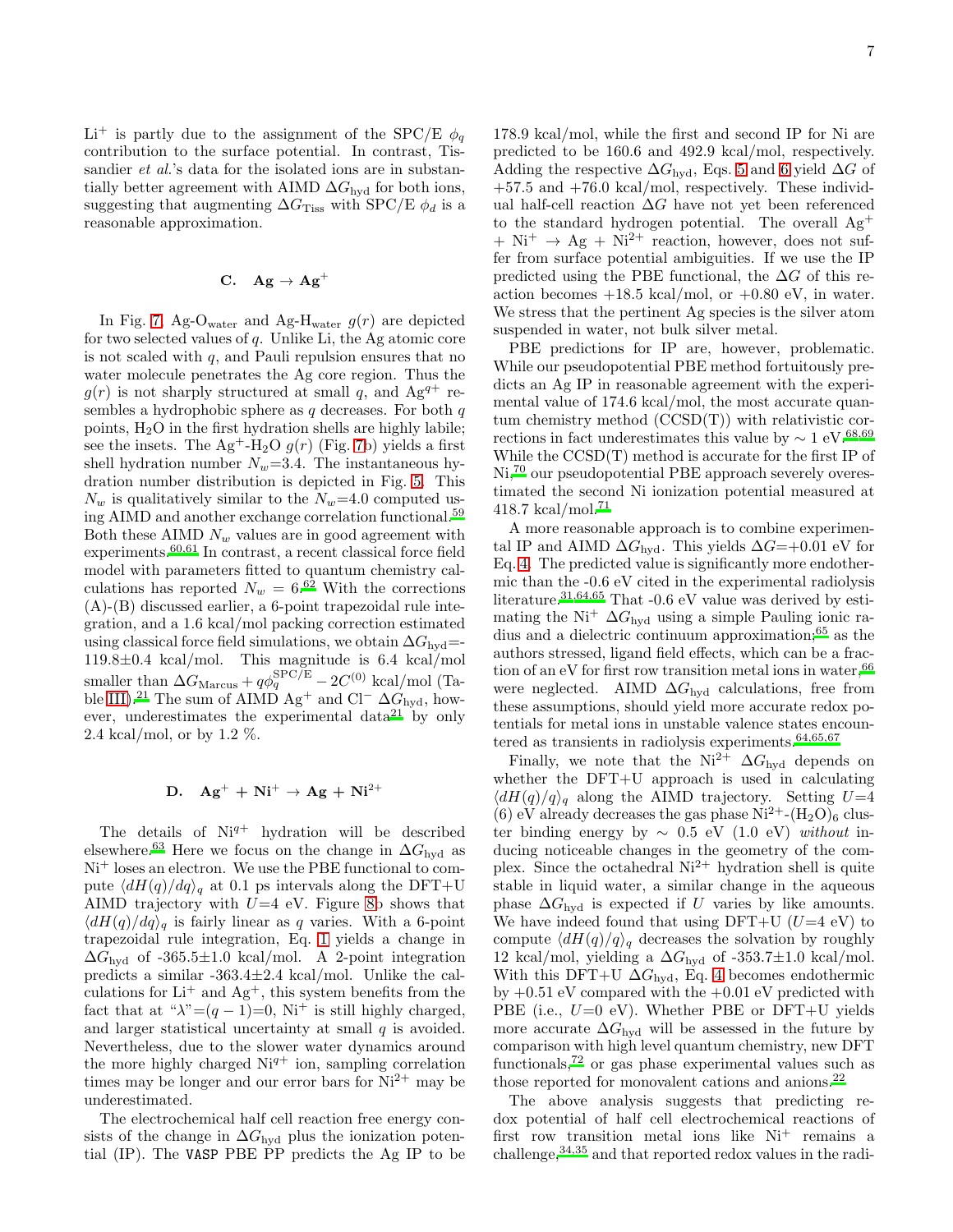olysis literature $64,65$  $64,65$  may need to be extensively revised. We stress that our approach, which partitions redox potentials into hydration free energies and IP, circumvents DFT inaccuracies associated with IP predictions.

## IV. CONCLUSIONS

We have applied *ab initio* molecular dynamics (AIMD) simulations to compute the absolute hydration free energies of  $Li^+$ ,  $Cl^-$ , and  $Ag^+$ . While some small contributions from packing (entropy) effects and simulation cell size dependences for anions still need to be estimated using classical force field based simulations, the dominant electrostatic contributions come from density functional theory (DFT) and rigorous liquid state statistical mechanical methods.[8](#page-8-3)[,9](#page-8-10)[,11](#page-8-4)[,17](#page-8-11)

To compare with experimental values, care must be taken to account for surface potential contributions which can be decomposed into water dipole and quadrupole ("second spherical moment") contributions,<sup>[17](#page-8-11)[,20](#page-8-13)</sup>  $q(\phi_d + \phi_q)$ . So far, the water-vapor interface surface potential has not been computed using AIMD. Nevertheless, the experimental data tabulated by Marcus<sup>[21](#page-8-14)</sup> and Tissandier *et al.*<sup>[22](#page-8-15)</sup> can be compared with AIMD values by adding  $q\phi_q$  and subtracting  $q\phi_d$  values estimated using the SPC/E water model, respectively. In both cases, we would be comparing with  $\Delta G_{\text{hvd}}$  values fitted to the SPC/E water model; but to the extent that the SPC/E  $\phi_d$  is an accurate physical quantity, comparing AIMD  $\Delta G_{\text{hyd}}$  with  $\Delta G_{\text{Tiss}} - \phi_d(\text{SPC/E})$  (plus a standard state correction  $C^{(0)}$ ) should be model-independent. With these caveats, we find that the AIMD  $\Delta G_{\text{hyd}}$  for  $Li<sup>+</sup>$  and  $Cl<sup>+</sup>$  are within 4.9 (4 %) and 0.4 kcal/mol (0.5 %) of Tissandier et al.'s values adjusted this way. The deviations from Marcus' values,  $21$  compiled after removing surface potential and standard state contributions, are larger, probably due to uncertainties in  $\phi_q$  estimates. The sum of  $\Delta G_{\text{hvd}}$  for the Li<sup>+</sup>/Cl<sup>−</sup> ion pair, where surface potential effects cancel, agree with the two sets of experimental values to within 2.3% and 2.6%, respectively.<sup>[21](#page-8-14)[,22](#page-8-15)</sup> The Ag<sup>+</sup>/Cl<sup>−</sup> ion pair has a combined  $\Delta G_{\text{hyd}}$  within 1.2 % of Marcus' data.

We also compute the change in  $\Delta G_{\text{hyd}}$  associated with  $Ni<sup>+</sup>$  being oxidized to  $Ni<sup>2+</sup>$ . Coupled with the hydration

free energy of  $\text{Ag}^+$  and experimental ionization potential values, we arrive at a free energy change of 0.01 eV (PBE) and 0.51 eV (DFT+U,  $U=4$  eV) for the Ag<sup>+</sup> + Ni<sup>+</sup>  $\rightarrow$ Ag (atom) +  $Ni^{2+}$  reaction in water. Whether PBE or DFT+U yields more accurate  $\Delta G_{\text{hyd}}$  will be assessed in the future by comparison with high level quantum chemistry, new DFT functionals, or experimental values. This calculation is pertinent to predicting the redox potential of unstable  $Ni<sup>+</sup>$  ions. The  $Ni<sup>+</sup>$  oxidation potential often cited in the radiolysis experimental literature actually contains a hydration theoretical free energy estimate based on the Ni<sup>+</sup> Pauling radius, and it does not account for ligand field effects.<sup>[64](#page-9-25), $\overline{65}$ </sup> Our results suggest that such reported values may need to be re-examined with the more accurate AIMD approach.

Even without more accurate determination of surface potentials, our formalism can be applied to predict the AIMD  $\Delta G_{\text{hvd}}$  difference between like-charged ions such as  $Na<sup>+</sup>$  and  $K<sup>+</sup>$ , which is relevant to understanding mechanisms of selective ion binding. Our work also paves the way for AIMD calculations of the hydration free energies of more complex ions and of ions at water-material interfaces, inside carbon nanotubes where material polarizability is significant, $19$  and in inhomogeneous aqueous media in general. Further work on elucidating the surface potential entirely with AIMD methods, systematic investigation of the U dependence of hydration free energy when DFT+U is applied, and comparison with other functionals (e.g.,  $\overrightarrow{BLYP^{73}}$  $\overrightarrow{BLYP^{73}}$  $\overrightarrow{BLYP^{73}}$ ) and AIMD packages  $(e.g., \text{CPMD}^{40})$  $(e.g., \text{CPMD}^{40})$  $(e.g., \text{CPMD}^{40})$  will be pursued in the future.

#### Acknowledgement

KL thanks Tina Nenoff and Matt Petersen for useful discussions. SLR acknowledges funding by the National Institutes of Health through the NIH Road Map for Medical Research. OAvL acknowledges support from SNL Truman Program LDRD project No. 120209. This work was also supported by the Department of Energy under Contract DE-AC04-94AL85000, by Sandia's LDRD program. Sandia is a multiprogram laboratory operated by Sandia Corporation, a Lockheed Martin Company, for the U.S. Department of Energy.

(2001); S. Raugei and M. L. Klein, J. Chem. Phys. 116, 196 (2002); K. Leung and S. B. Rempe, J. Am. Soc. Chem. 126, 344 (2004); S. B. Rempe, D. Asthagiri, and L. R. Pratt, Phys. Chem. Chem. Phys. 6, 1966 (2004); S. Varma and S. B. Rempe, Biophys. Chem. 124, 192 (2006); T. W. Whitfield, S. Varma, E. Harder, G. Lamoureux, S. B. Rempe, and B. Roux, J. Chem. Theor. Comput. 3, 2068 (2007). K. Leung, I.M.B. Nielsen, and I. Kurtz, J. Phys. Chem. B 111, 4453 (2007).

<span id="page-7-2"></span>3 S. B. Rempe, L. R. Pratt, G. Hummer, J. D. Kress,

<span id="page-7-0"></span><sup>&</sup>lt;sup>1</sup> R. T. Cygan, C. J. Brinker, M. D. Nyman, K. Leung, and S. B. Rempe, Mater. Res. Soc. Bull. 33, 42 (2007).

<span id="page-7-1"></span> $2$  Examples include F. Brugé, M. Bernasconi, and M. Parrinello, J. Am. Soc. Chem. 121, 10883 (1999); S. B. Rempe and L. R. Pratt, Fluid Phase Equil. 183-184, 121 (2001); L. M. Ramaniah, M. Bernasconi, and M. Parrinello, J. Chem. Phys. 111, 1587 (1999); E. Schwegler, G. Galli, and F. Gygi, Chem. Phys. Lett. 342, 434 (2001); I.-F. Kuo and D. J. Tobias, J. Phys. Chem. B 105, 5827 (2001); S. Raugei and M. L. Klein, J. Am. Chem. Soc. 123, 9484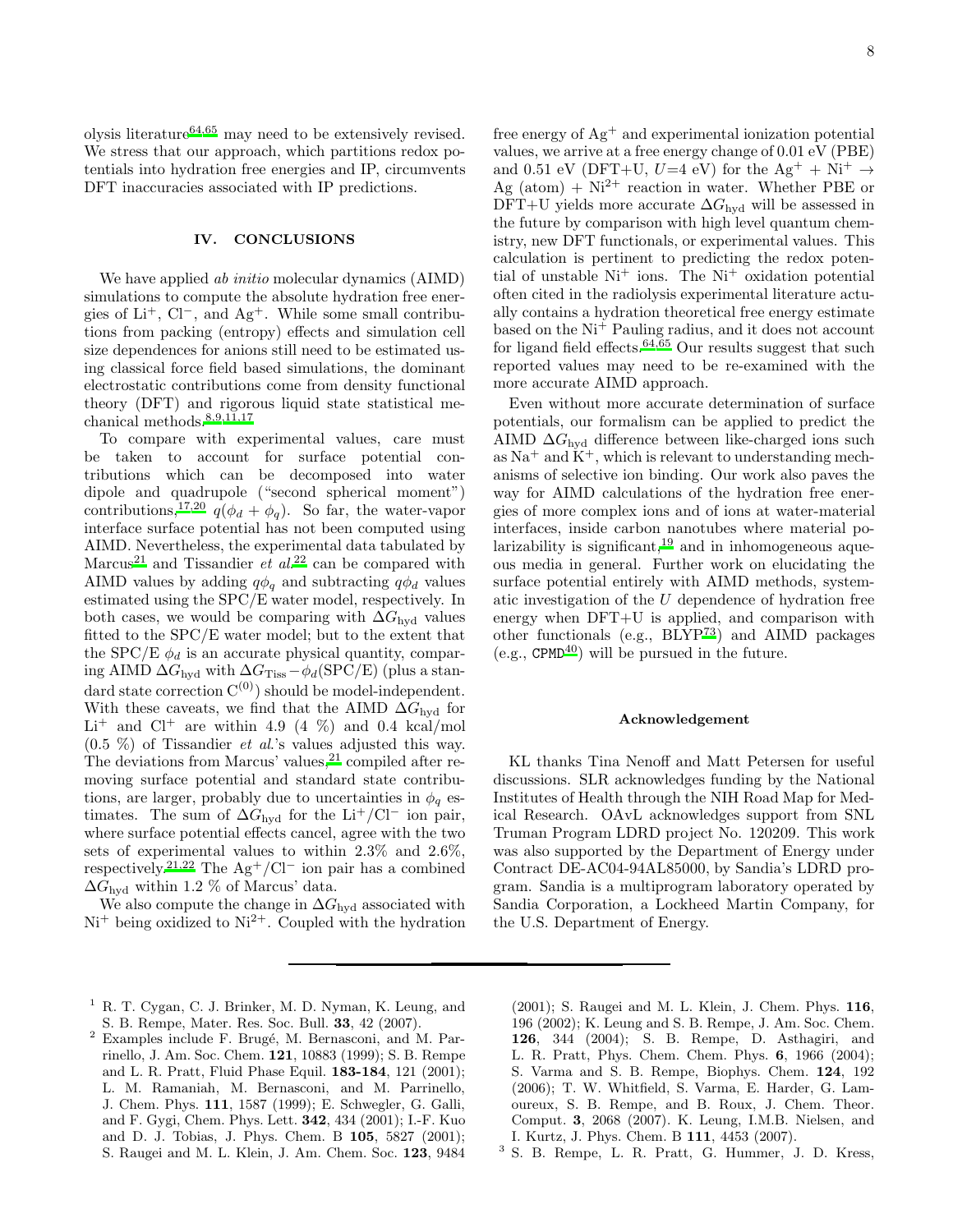R. L. Martin, and A. Redondo, J. Am. Chem. Soc. 122, 966 (2000).

- <span id="page-8-37"></span><sup>4</sup> D. Sabo, S. Varma, M. G. Martin, and S. B. Rempe, J. Phys. Chem. B 112, 867-876 (2008).
- <span id="page-8-0"></span>5 S. Varma and S. B. Rempe, J. Am. Chem. Soc. 130, 15405 (2008).
- <span id="page-8-1"></span><sup>6</sup> L. R. Pratt and R. A. LaViolette, Mol. Phys. 94, 909 (1998); L. R. Pratt and S. B. Rempe, in L. R. Pratt and G. Hummer (Eds.), *Simulation and Theory of Electrostatic Interactions in Solution* (AIP, New York, 1999), pp. 172- 201; T. L. Beck, M. E. Paulaitis, and L. R. Pratt, *The Potential Distribution Theorem: Models of Molecular Solutions* (Cambridge University Press, New York, 2006); S. Varma, and S. B. Rempe. Biophysical J. 93, 1093 (2007); S. Varma, D. Sabo,, and S. B. Rempe. J. Molec. Bio. 376,
- <span id="page-8-2"></span> $\begin{array}{c} 13, (2008). \\ 7 \quad \text{O.} \quad \text{A.} \end{array}$ A. von Lilienfeld and M. E. Tuckerman, J. Chem. Theor. Comput. 3, 1083 (2007); O. A. von Lilienfeld and M. E. Tuckerman, J. Chem. Theor. Comput. J. Chem. Phys. 125, 154104 (2006); O. A. von Lilienfeld, R. D. Lins, and U. Rothlisberger, Phys. Rev. Lett. 95, 153002 (2005).
- <span id="page-8-3"></span><sup>8</sup> G. Hummer, L. R. Pratt, and A. E. Garcia, J. Phys. Chem. 100, 1206 (1996).
- <span id="page-8-10"></span><sup>9</sup> G. Hummer, L. R. Pratt, and A. E. Garcia, J. Chem. Phys. 107, 9275 (1997).
- <span id="page-8-20"></span><sup>10</sup> S. Rajamani, T. Ghosh, S. Garde, J. Chem. Phys. 120, 4457 (2004).
- <span id="page-8-4"></span><sup>11</sup> G. Hummer, L. R. Pratt, A. E. Garcia, B. J. Berne, and S. W. Rick, J. Phys. Chem. B 101, 3017 (1997); G. Hummer, L. R. Pratt, and A. E. Garcia, J. Phys. Chem. A 102, 7885 (1998); H. S. Ashbaugh and R. H. Wood, J. Chem. Phys. 106, 8135 (1997); T. Darden, D. Pearlman, and L. G. Pedersen, J. Chem. Phys. 109, 10921 (1998); R. M. Lynden-Bell and J. C. Rasaiah, J. Chem. Phys. 107, 1981 (1997); F. Figueirido, G. S. Del Buono, and R. M. Levy, J. Phys. Chem. B 101, 5622 (1997); P. H. Hünenberger and J. A. McCammon, J. Chem. Phys. 110, 1856 (1999); A. Grossfield, P.-Y. Ren, and J. W. Ponder, J. Am. Chem. Soc. 125, 15671 (2003); H. S. Ashbaugh and D. Asthagiri, J. Chem. Phys. 129, 204501 (2008).
- <span id="page-8-5"></span><sup>12</sup> J. G. Kirkwood, J. Chem. Phys 3, 300 (1935).
- <span id="page-8-6"></span><sup>13</sup> M. P. Allen and D. J. Tildesley, *Computer Simulation of Liquids* (Oxford University Press, New York, 1987).
- <span id="page-8-7"></span><sup>14</sup> P. A. Kollman, Chem. Rev. 93, 2395 (1983).
- <span id="page-8-8"></span><sup>15</sup> H. J. C. Berendsen, J. R. Gridera, and T. P. Straatsma, J. Phys. Chem. 91, 6269 (1987).
- <span id="page-8-9"></span><sup>16</sup> Real space truncation of coulomb interactions lead to other problems. As our focus is AIMD simulations based on DFT calculations using periodic boundary conditions, which almost universally apply Ewald summations, real space truncations will not be considered further herein.
- <span id="page-8-11"></span><sup>17</sup> L. R. Pratt, J. Phys. Chem. 96, 25 (1992); M. A. Wilson, A. Pohorille, and L. R. Pratt, J. Chem. Phys. 88, 3281 (1988); M. A. Wilson, A. Pohorille, and L. R. Pratt, J. Phys. Chem. 91, 4873 (1987); Y. Zhou, G. Stell, and H. L. Friedman, J. Chem. Phys. 89, 3836 (1988).
- <span id="page-8-21"></span><sup>18</sup> V. P. Sokhan and D. J. Tildesley, Mol. Phys. 92, 625 (1997).
- <span id="page-8-12"></span><sup>19</sup> K. Leung and M. Marsman, J. Chem. Phys. 127, 154722 (2007). Our present work closely follows this preceeding work, but uses slightly different notations. In particular, instead of "second spherical moments," we use the

"quadrupole moments" more widely used in the liquid state literature.

- <span id="page-8-13"></span><sup>20</sup> V. R. Saunders, C. Freyria-Fava, R. Dovesi, L. Salasco, and C. Roetti, Mol. Phys. 77, 629 (1992).
- <span id="page-8-14"></span><sup>21</sup> Y. Marcus, Biophys. Chem.  $\overline{51}$ , 111 (1994), and references therein.
- <span id="page-8-15"></span><sup>22</sup> M. D. Tissandier, K. A. Cowen, W. Y. Feng, E. Grunlach, M. H. Cohen, A. D. Earhart, J. V. Coe, and T. R. Tuttle, J. Phys Chem. A 102, 7787 (1998).
- <span id="page-8-16"></span><sup>23</sup> J. P. Perdew, K. Burke, and M. Ernzerhof, Phys. Rev. Lett. 77, 3865 (1996).
- <span id="page-8-17"></span><sup>24</sup> L. X. Dang and T.-M. Chang, J. Phys. Chem. B 106, 235 (2002).
- <span id="page-8-18"></span> $25$  I. F. W. Kuo and C. J. Mundy, Science 303, 658 (2004).
- <span id="page-8-19"></span><sup>26</sup> M. J. McGrath, J. I. Siepmann, I. F. W. Kuo, and C. J. Mundy, Mol. Phys. 104, 3619 (2006).
- <span id="page-8-22"></span> $27$  C. G. Barraclough, P. T. McTigue, and Y. L. Ng, J. Electroanal. Chem. 320, 9 (1992).
- <span id="page-8-38"></span> $28$  E. N. Brodskaya and V. V. Zakharov, J. Chem. Phys. 102, 4595 (1995).
- <span id="page-8-23"></span><sup>29</sup> Our value for the SPC/E water  $\phi_q$  may be slightly different from values reported in water-vapor interface simulations because of possible small variations in the water density in interfacial simulation cells. Note also that Ref. [18](#page-8-21) appears to have misquoted the value of  $\phi_d$  for the TIP4P water from Ref. [28](#page-8-38), and that the  $\phi_d$  for this model reported in Ref. [17](#page-8-11) was computed at  $T=325$  K, not the  $T=300$  K of Ref. [28](#page-8-38)
- <span id="page-8-24"></span><sup>30</sup> C. P. Kelly, C. J. Cramer, and D. G. Truhlar, J. Phys. Chem. B 110, 16066 (2006).
- <span id="page-8-25"></span><sup>31</sup> Z. Zhang, J. Huang, D. T. Berry, P. P. Provencio, and T. M. Nenoff, J. Phys. Chem. C 113, 1155 (2009).
- <span id="page-8-26"></span><sup>32</sup> B. G. Ershov, E. Janata, and A. Henglein, J. Phys. Chem. 98, 7619 (1994); J. Belloni, Catalysis Today 113, 141 (2006).
- <span id="page-8-27"></span><sup>33</sup> D. Asthagiri, L. R. Pratt, H. S. Ashbaugh, J. Chem. Phys. 119, 2702 (2003).
- <span id="page-8-28"></span><sup>34</sup> X. C. Zeng, H. Hu, X. Q. Hu, A. J. Cohen, and W. T. Yang, J. Chem. Phys. 128, 124510 (2008).
- <span id="page-8-29"></span><sup>35</sup> J. VandeVondele, R. Ayala, M. Sulpizi, and M. Sprik, J. Electroanal. Chem. 607, 113 (2007); Y. Tateyama, J. Blumberger, T. Ohno, and M. Sprik, J. Chem. Phys. 126, 204506 (2007).
- <span id="page-8-30"></span> $36$  G. Kresse and J. Furthmüller, Phys. Rev. B 54, 11169 (1996), Comput. Mater. Sci. 6, 15 (1996).
- <span id="page-8-31"></span><sup>37</sup> P. E. Blöchl, Phys. Rev. B, **50**, 17953 (1994).
- <span id="page-8-32"></span><sup>38</sup> The VASP implementation is discussed in G. Kresse and D. Joubert, Phys. Rev. B 59, 1758 (1999).
- <span id="page-8-33"></span><sup>39</sup> E. Schwegler, J. C. Grossman, F. Gygi, and G. Galli, J. Chem. Phys. 121, 5400 (2004); P. H.-L. Sit and N. Marzari, J. Chem. Phys. 122, 204510 (2005); S. B. Rempe, T. R. Mattsson, and K. Leung, Phys. Chem. Chem. Phys. 10, 4685 (2008).
- <span id="page-8-34"></span><sup>40</sup> J. Hutter et al., CPMD V3.13 Copyright IBM Corp 1990- 2008, Copyright MPI fuer Festkoerperforschung Stuttgart 1997-2001.
- <span id="page-8-35"></span><sup>41</sup> M. Krack, Theor. Chem. Acc. **114**, 145 (2005).
- <span id="page-8-36"></span>We have avoided directly computing the integrand at  $q=0$ because the AIMD trajectories may be too short to adequately sample the small q regions.  $\langle dH(q)/dq \rangle$  at such q values exhibit larger statistical fluctuations. To test the extrapolation to  $q=0$ , we have conducted classical force field TI simulations with much longer trajectory lengths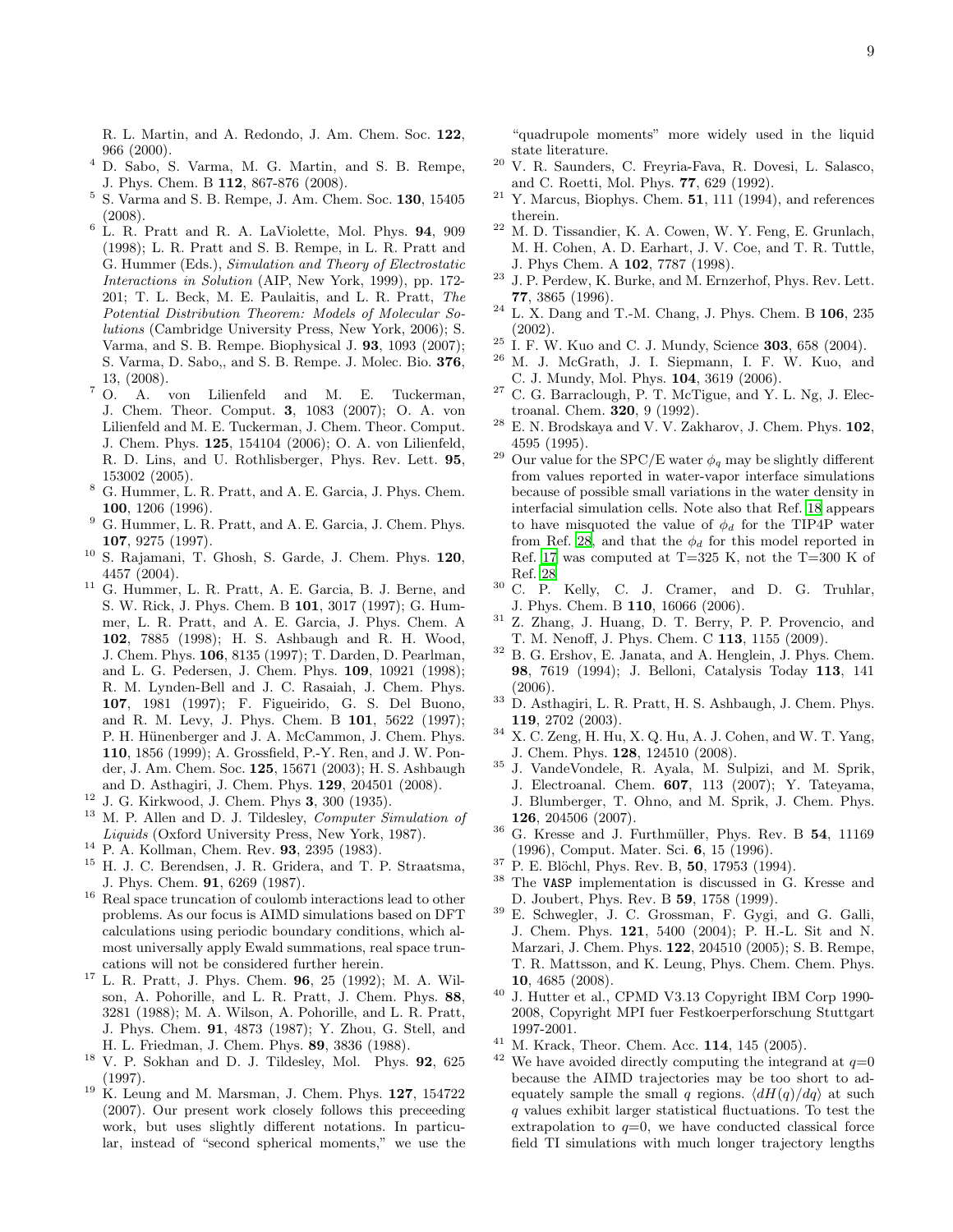but otherwise identical TI protocol and compared with  $\langle dH(q)/dq \rangle$  directly computed at  $q=0$ . These simulations indicate that a cubic fit using our set of  $6q$  values yields a good approximation to the  $q=0$  integrand.

- <span id="page-9-0"></span><sup>43</sup> Recall that this contribution is estimated using maximally localized Wannier functions to decompose the total electron density into individual water contributions.[19](#page-8-12) As an additional test, we have taken the nuclear configuration of each of the 32 individual water molecules in an AIMD snapshot, computed the individual water  $\phi_q$  contribution in the absence of other water molecules, added them, and compared the result with the global  $\phi_q$  correction computed with all  $32 \text{ H}_2\text{O}$  simultaneously present in the same cell. Even though the individual  $H_2O$  approach neglects many-water effects, the two  $\phi_q$  contributions computed are within 1 %, or 1 kcal/mol, of each other.
- <span id="page-9-1"></span><sup>44</sup> N. Marzari and D. Vanderbilt, Phys. Rev. B 56, 12847 (1997).
- <span id="page-9-2"></span><sup>45</sup> This behavior is not universal. Attempting to put a partial (or an entire) 2s electron on the  $Li<sup>+</sup>$  pseudopotential to yield  $Li^{q+}$  in water, as opposed to globally scaling that pseudopotential by the factor  $q$ , results in the partial electron leaving the vicinity of  $Li^{q+}$  and becoming solvated as an excess electron in water. In other words, if we were interested in the  $\text{Li} \rightarrow \text{Li}^+$  half cell reaction, a more complex λ-paths would have been needed. Spontaneous ejection of electrons does not happen with  $Ag$  or  $Ni<sup>+</sup>$ , both of which are less electropositive than Li.
- <span id="page-9-3"></span><sup>46</sup> V. I. Anisimov, J. Zaanen, and O. K. Andersen, Phys. Rev. B, 44, 943 (1991); A. I. Liechtenstein, V. I. Anisimov, and J. Zaanen, Phys. Rev. B 52, R5467 (1995).
- <span id="page-9-4"></span> $47$  K. Leung and C. J. Medforth, J. Chem. Phys. **126**, 024501 (2007).
- <span id="page-9-5"></span><sup>48</sup> P. H. L. Sit, M. Cococcioni, and N. Marzari, J. Electroanal. Chem. 607, 107 (2007).
- <span id="page-9-6"></span><sup>49</sup> A. D. Becke, J. Chem. Phys. 98, 1372, (1993); A. D. Becke, J. Chem. Phys. 98, 5648 (1993); C. T. Lee, W. T. Yang, and R. G. Parr, Phys. Rev. B 37, 785 (1988).
- <span id="page-9-7"></span><sup>50</sup> The 6-311+G(d,p) basis also yields a PBE binding energy of 15.7 eV. As discussed in Ref. [47,](#page-9-4) this basis and the planewave/PAW method used in VASP yield results that are in good agreement.
- <span id="page-9-8"></span> $11$ <sup>51</sup> It may be argued that the trajectory length is short and the sampled configurations are correlated, which may underestimate the numerical noise. Hence we have tested the uncertainty using classical force fields and much longer trajectories. With otherwise identical parameters  $(32 \text{ H}_2\text{O},$ 0.1 ps sampling intervals, extrapolation to  $q = 0$ , a 400 ps SPC/E trajectory reveals that, on average, a 40 ps segment of the trajectory exhibits 0.44 and 0.52 kcal/mol standard deviations for the 6- and 2-point TI scheme, respectively. Normally a 6-point TI should exhibit far less noise than a 2-point one; in the present case, the extrapolation to  $q=0$ required for the 6-point trapezoidal rule has introduced additional uncertainties. These uncertainties in SPC/E simulations are indeed comparable to and even smaller than the standard deviations estimated for the 40 ps AIMD trajectories.
- <span id="page-9-9"></span><sup>52</sup> G. Hummer, L. R. Pratt, and A. E. Garcia, J. Am. Chem. Phys. 119, 8523 (1997).
- <span id="page-9-12"></span><sup>53</sup> B Hille, *Ionic Channels of Excitable Membranes* (Sinauer Associates, Sunderland, MA, 2001).
- <span id="page-9-10"></span><sup>54</sup> A. Paliwal, D. Asthagiri, L. R. Pratt, H. S. Ashbaugh, and M. E. Paulaitis, J. Chem. Phys. 124, 224502 (2006).
- <span id="page-9-11"></span> $^{55}$  G. Hummer, Mol. Sim. **28**, 81 (2002).
- <span id="page-9-13"></span><sup>56</sup> P. Jungwirth and D. J. Tobias, J. Phys. Chem. A 106, 379 (2002).
- <span id="page-9-14"></span> $57$  K. Leung and S. B. Rempe, Phys. Chem. Chem. Phys. 8, 2153 (2006).
- <span id="page-9-15"></span><sup>58</sup> While the isolated Cl<sup>−</sup> ion as predicted by PBE may not be stable in vacuum, within our periodic boundary condition simulations, Cl<sup>−</sup> has a well defined total energy and a HOMO-LUMO gap over a large range of simulation cell sizes.
- <span id="page-9-16"></span><sup>59</sup> J. Blumberger, L. Bernasconi, I. Tavernelli, R. Vuilleumier, and M. Sprik, J. Am. Soc. Chem. 126, 3928 (2004).
- <span id="page-9-17"></span> $60$  J. Texter, J. J. Hastreiter, and J. L. Hall, J. Phys. Chem. 87, 4690 (1983).
- <span id="page-9-18"></span> $61$  M. Sandström, G. W. Neilson, G. Johansson, and T. Yamaguchi, J. Phys. C: Solid State Phys. 18, L1115 (1985).
- <span id="page-9-19"></span><sup>62</sup> V. Dubois, P. Archirel, and A. Boutin, J. Phys. Chem. B 105, 9363 (2001).
- <span id="page-9-20"></span> $63$  D. Jiao, K. Leung, S. B. Rempe, and T. M. Nenoff, J. Chem. Theoret. Comput. (submitted).
- <span id="page-9-25"></span> $^{64}\,$  M. Breitenkamp, A. Henglein, and J. Lilie, Ber. Bunsenges. Phys. Chem. 80, 973 (1976).
- <span id="page-9-26"></span><sup>65</sup> J. H. Baxendale and R. S. Dixon, Z. Phys. Chem. (Munich) 43, 161 (1964).
- <span id="page-9-27"></span><sup>66</sup> D. Asthagiri, L. R. Pratt, M. E. Paulaitis, and S. B. Rempe, J. Am. Chem. Soc. 126, 1285 (2004).
- <span id="page-9-28"></span><sup>67</sup> J. H. Baxendale, J. P. Keene, and D. A. Stott, Chem. Comm. 20, 715 (1996).
- <span id="page-9-21"></span><sup>68</sup> M. N. Huda and A. K. Ray, Euro. J. Phys. D 22, 217  $(2003).$ <br>C. E.
- <span id="page-9-22"></span> $69\,$  C. E. Moore, Natl. Stand. Ref. Data. Ser., Natl. Bur. Stand. (U.S.) 35 (1971).
- <span id="page-9-23"></span> $70$  N. B. Balabanov and K. A. Peterson, J. Chem. Phys. 125, 074110 (2006).
- <span id="page-9-24"></span><sup>71</sup> A. G. Shenstone, J. Res. Natl. Bur. Stand. (U.S.) 74A, 80 (1970).
- <span id="page-9-29"></span> $72$  Y. Zhao and D. G. Truhlar, J. Chem. Phys. 125, 194101 (2006).
- <span id="page-9-30"></span><sup>73</sup> A. D. Becke, Phys. Rev. A 38, 3098 (1988).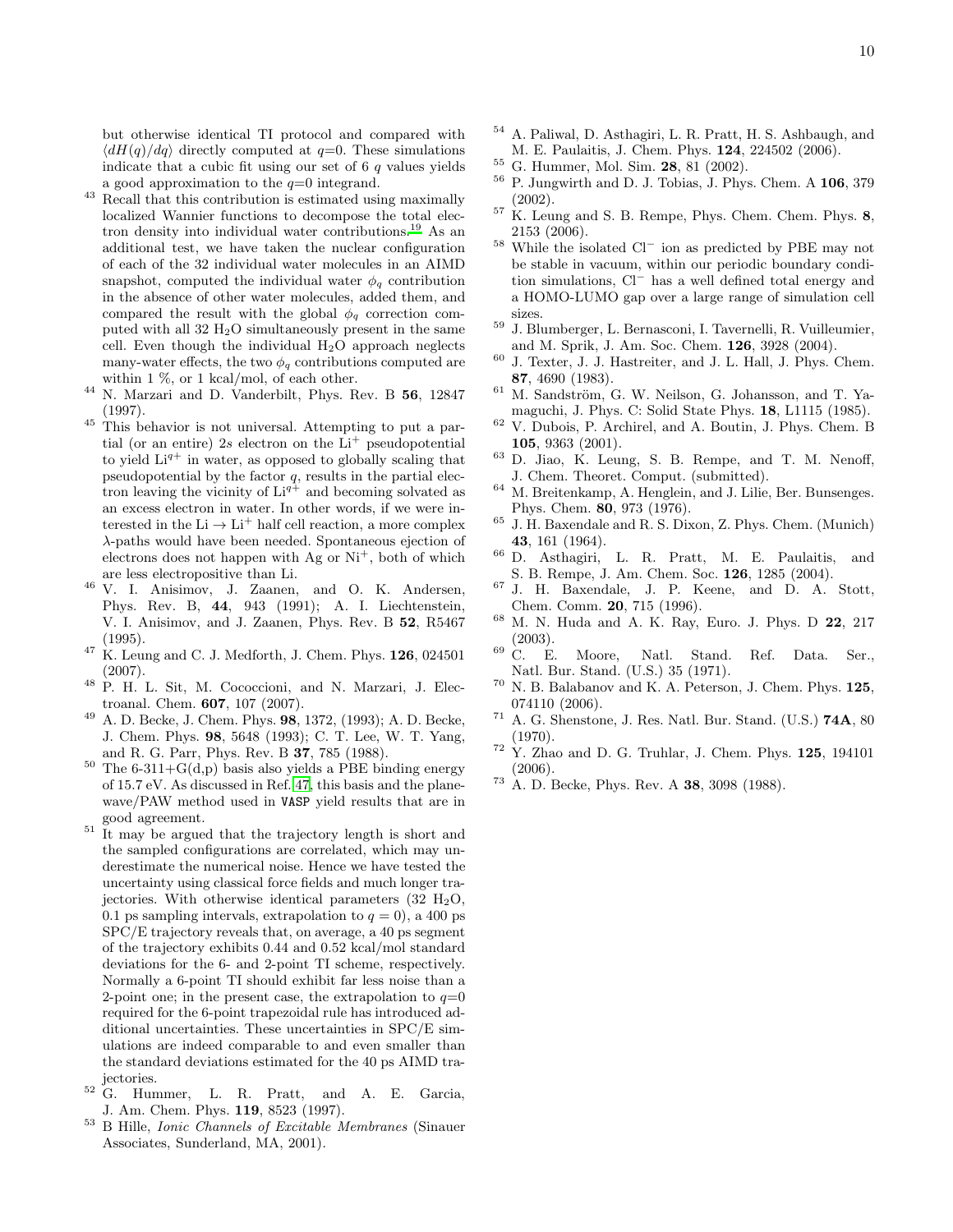| ion        | $N_{\rm water}$     | $\rho_{\text{water}}$ | quadrature | $\Delta G_{\rm hyd}$ |
|------------|---------------------|-----------------------|------------|----------------------|
| $Li+$      | 32                  | 1.00                  | $2$ -pt    | $-128.6$             |
| $Li+$      | 32                  | 1.00                  | $6-pt$     | $-128.3$             |
| $\rm Li^+$ | 64                  | 1.00                  | $2$ -pt    | $-126.7$             |
| $Li+$      | 32                  | 0.97                  | $2$ -pt    | $-126.7$             |
| $Li+$      | 32                  | 0.97                  | $6-pt$     | $-127.2$             |
| $\rm Li^+$ | SPC/E               | 1.00                  | $6-pt$     | $-134.9$             |
| $Li+$      | $\exp t^a$          | 1.00                  | NA         | $-113.5$             |
| $\rm Li^+$ | $\exp t^{a\dagger}$ | 1.00                  | NA         | $-137.0$             |
| $\rm Li^+$ | $\mbox{expt}^b$     | 1.00                  | NA         | $-126.5$             |
| $\rm Li^+$ | $\exp t^{b\dagger}$ | 1.00                  | NA         | $-133.2$             |

<span id="page-10-0"></span>TABLE I: Li<sup>+</sup> hydration free energies using different computational protocols. H<sub>2</sub>O densities and  $\Delta G_{\text{hyd}}$  are in units of  $g/cc$  and kcal/mol, respectively. "Ref. [21;](#page-8-14) "Ref. [22](#page-8-15). Experimental values adjusted for surface potentials and standard state contributions are marked with a dagger (see text).

| ion             | $N_{\rm water}$     | $\rho_{\text{water}}$ | quadrature | $\Delta G_{\rm hyd}$ |
|-----------------|---------------------|-----------------------|------------|----------------------|
| $Cl^-$          | 32                  | 1.00                  | $2$ -pt    | $-79.0$              |
| $Cl^-$          | 32                  | 1.00                  | $6-pt$     | $-76.6$              |
| $Cl^-$          | $32*$               | 1.00                  | $6-pt$     | $-69.3$              |
| $Cl^-$          | $32$ SPC/E          | 1.00                  | $2$ -pt    | $-71.0$              |
| $Cl^-$          | 256 SPC/E           | 1.00                  | $2$ -pt    | $-67.7$              |
| $Cl^-$          | $ext{ext}^a$        | 1.00                  | NA         | $-81.2$              |
| $Cl^-$          | $\exp t^{a\dagger}$ | 1.00                  | <b>NA</b>  | $-65.3$              |
| $Cl^-$          | $exp t^b$           | 1.00                  | N A        | $-72.6$              |
| $Cl^-$          | $\exp t^{b\dagger}$ | 1.00                  | <b>NA</b>  | $-69.7$              |
| $Li^{+}/Cl^{-}$ | 32                  | 1.00                  | $6-pt$     | $-197.6$             |
| $Li^{+}/Cl^{-}$ | SPC/E               | 1.00                  | $2$ -pt    | $-202.6$             |
| $Li^{+}/Cl^{-}$ | $ext{ext}^a$        | 1.00                  | NA         | $-202.3$             |
| $Li^{+}/Cl^{-}$ | $exp t^b$           | 1.00                  | NA         | $-202.9$             |

<span id="page-10-1"></span>TABLE II: Cl<sup>-</sup> hydration free energies. The asterisk denotes AIMD  $\Delta G_{\text{hyd}}$  adjusted for finite simulation cell size and packing effects (see text). Also listed are  $\Delta G_{\text{hyd}}$  for Li<sup>+</sup> plus Cl<sup>−</sup>. The SPC/E results for  $Cl^-$  and  $Li^+/Cl^-$  contain the packing correction. H<sub>2</sub>O densities and  $\Delta G_{\text{hyd}}$  are in units of g/cc and kcal/mol, respectively. <sup>a</sup>Ref. [21;](#page-8-14) <sup>b</sup>Ref. [22](#page-8-15). Experimental values adjusted for surface potentials are depicted with a dagger; see text for details.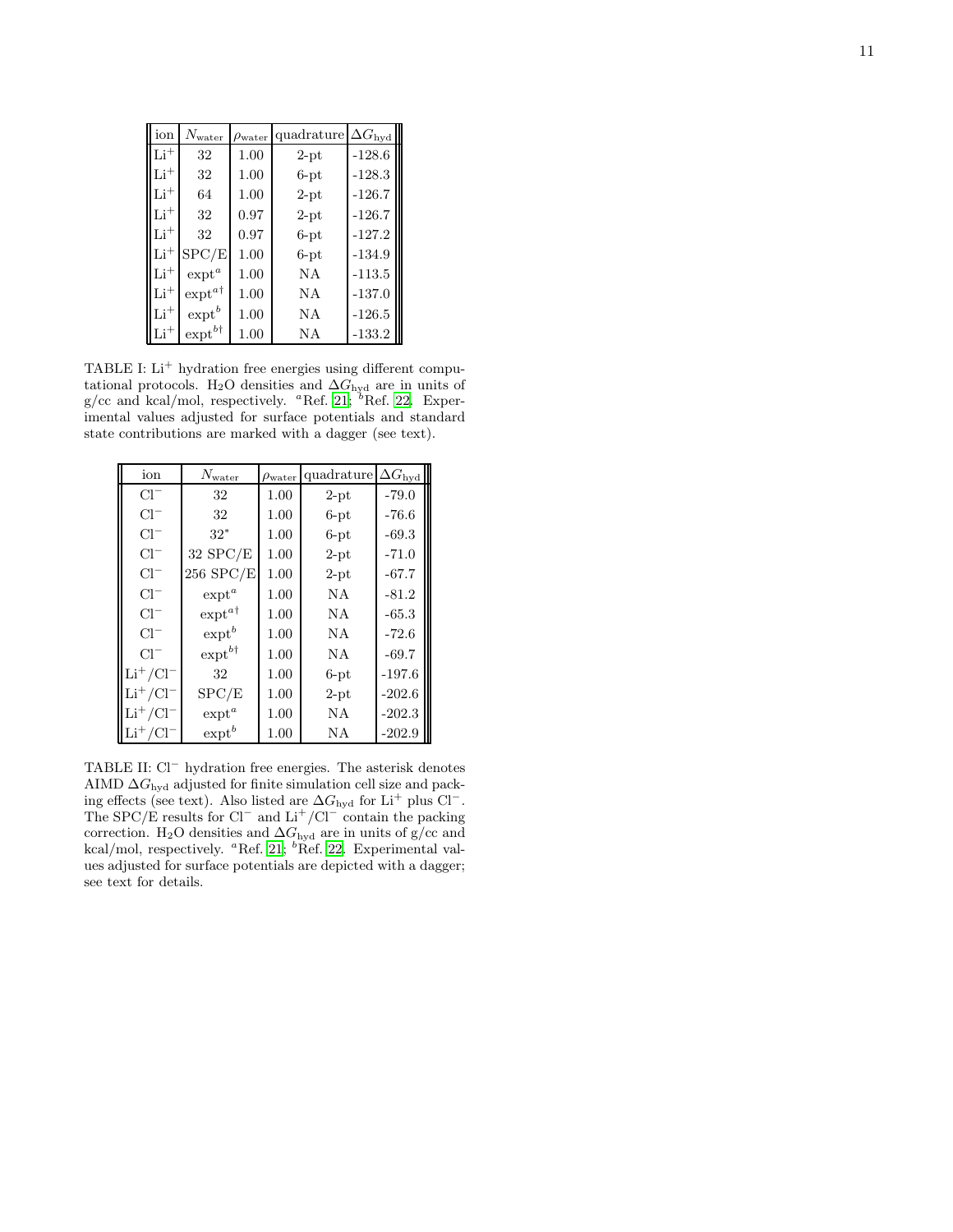| ion                        | $N_{\rm water}$     | $\rho_{\text{water}}$ | quadrature $\Delta G_{\text{hyd}}$ |          |
|----------------------------|---------------------|-----------------------|------------------------------------|----------|
| $Ag^+$                     | 32                  | 0.99                  | $2$ -pt                            | $-121.3$ |
| $Ag^+$                     | 32                  | 0.99                  | $6-pt$                             | $-121.4$ |
| $Ag^+$                     | $32*$               | 0.99                  | $6-pt$                             | $-119.8$ |
| $Ag^+$                     | $\mbox{expt}^a$     | 1.00                  | NA                                 | $-102.7$ |
| $Ag^+$                     | $\exp t^{a\dagger}$ | 1.00                  | NA                                 | $-126.2$ |
| $Ag^+/Cl^-$                | $32*$               | 0.99                  | $6-pt$                             | $-189.1$ |
| $Ag^+/Cl^-$                | $\mbox{expt}^a$     | 1.00                  | NΑ                                 | $-191.5$ |
| $Ni+ \rightarrow Ni^{2+}$  | 32                  | 0.99                  | $2$ -pt                            | $-365.4$ |
| $Ni+ \rightarrow Ni^{2+}$  | 32                  | 0.99                  | $6-pt$                             | $-365.6$ |
| $Ni+ \rightarrow Ni^{2+x}$ | 32                  | 0.99                  | $2$ -pt                            | $-354.5$ |
| $Ni+ \rightarrow Ni^{2+x}$ | 32                  | 0.99                  | $6-pt$                             | $-353.7$ |

<span id="page-11-1"></span>TABLE III:  $Ag^+$  hydration free energies, and  $Ni^+ \rightarrow Ni^{2+}$ hydration free energy changes. H<sub>2</sub>O densities and  $\Delta G_{\text{hyd}}$  are in units of g/cc and kcal/mol, respectively. All simulation s are based on the PBE functional, except that the DFT+U formalism with  $U=4$  eV is applied for Ni predictions marked with an "x". The asterick denotes  $\Delta G_{\text{bvd}}$  adjusted for packing



<span id="page-11-0"></span>FIG. 1: The binding energies and optimized distances between a H2O molecule and VASP PBE pseudopotentials globally scaled by a factor of  $0 < q \leq 1.$  (a) & (c): Li<sup>+</sup>; (b)&(d): Na<sup>+</sup>. The pseudopotentials have no core electrons. Dashed lines are cubic spline fits.  $Na<sup>+</sup>$  is meant as a counter example to Li <sup>+</sup> for gas phase behavior; its behavior in water will not be the focus of this work.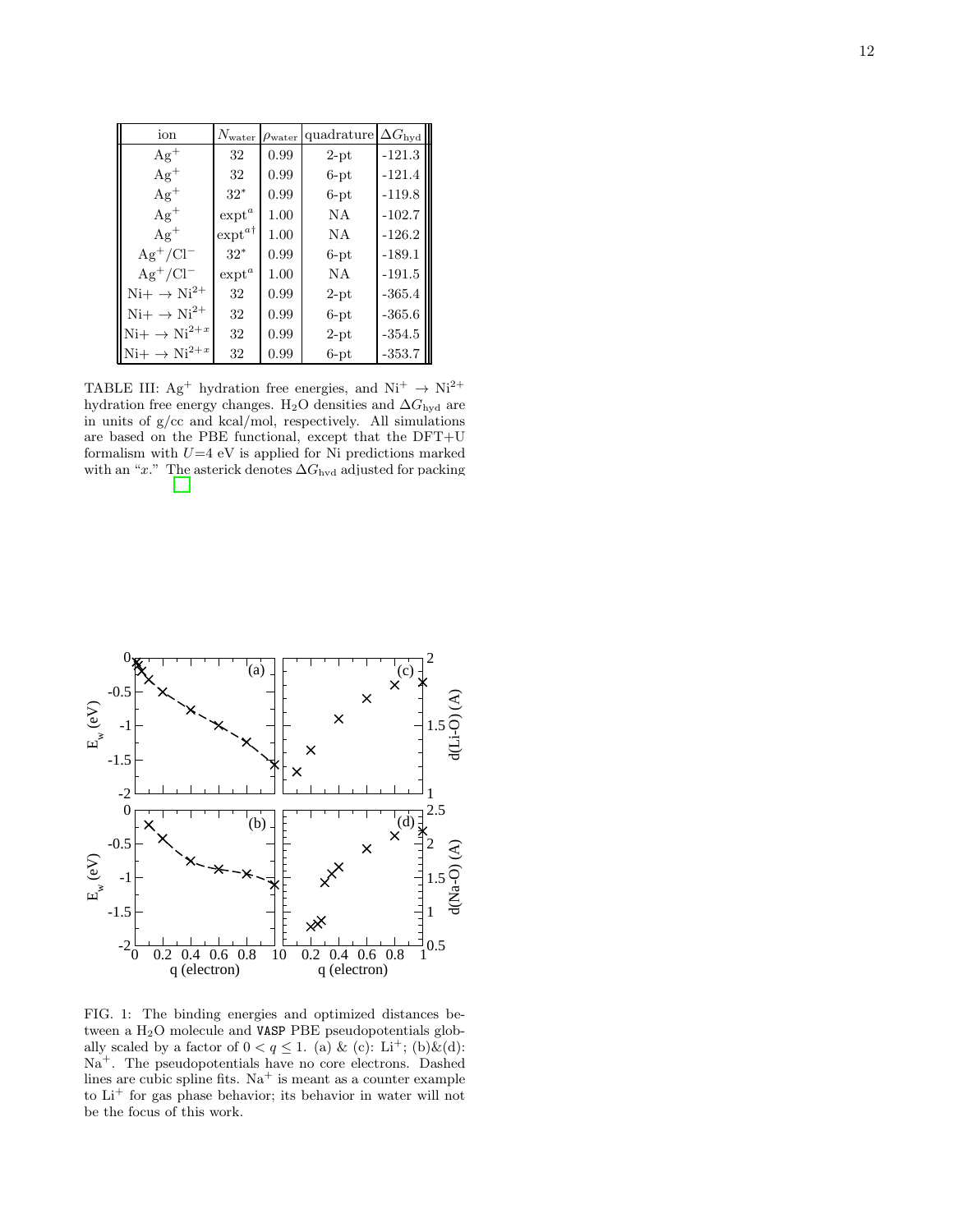

<span id="page-12-0"></span>FIG. 2:  $\langle dH(q)/dq \rangle_q$  for Li<sup>q+</sup> as q varies. The bare ion contributions, Ewald corrections, and electrostatic potential shift due to the quadrupole moment have been subtracted. Crosses: 32 H<sub>2</sub>O, 1.00 g/cc; circles: 64 H<sub>2</sub>O, 1.00 g/cc; triangles, same as crosses but are for SPC/E water. The dashed lines are cubic least-squared fits to the crosses and triangles.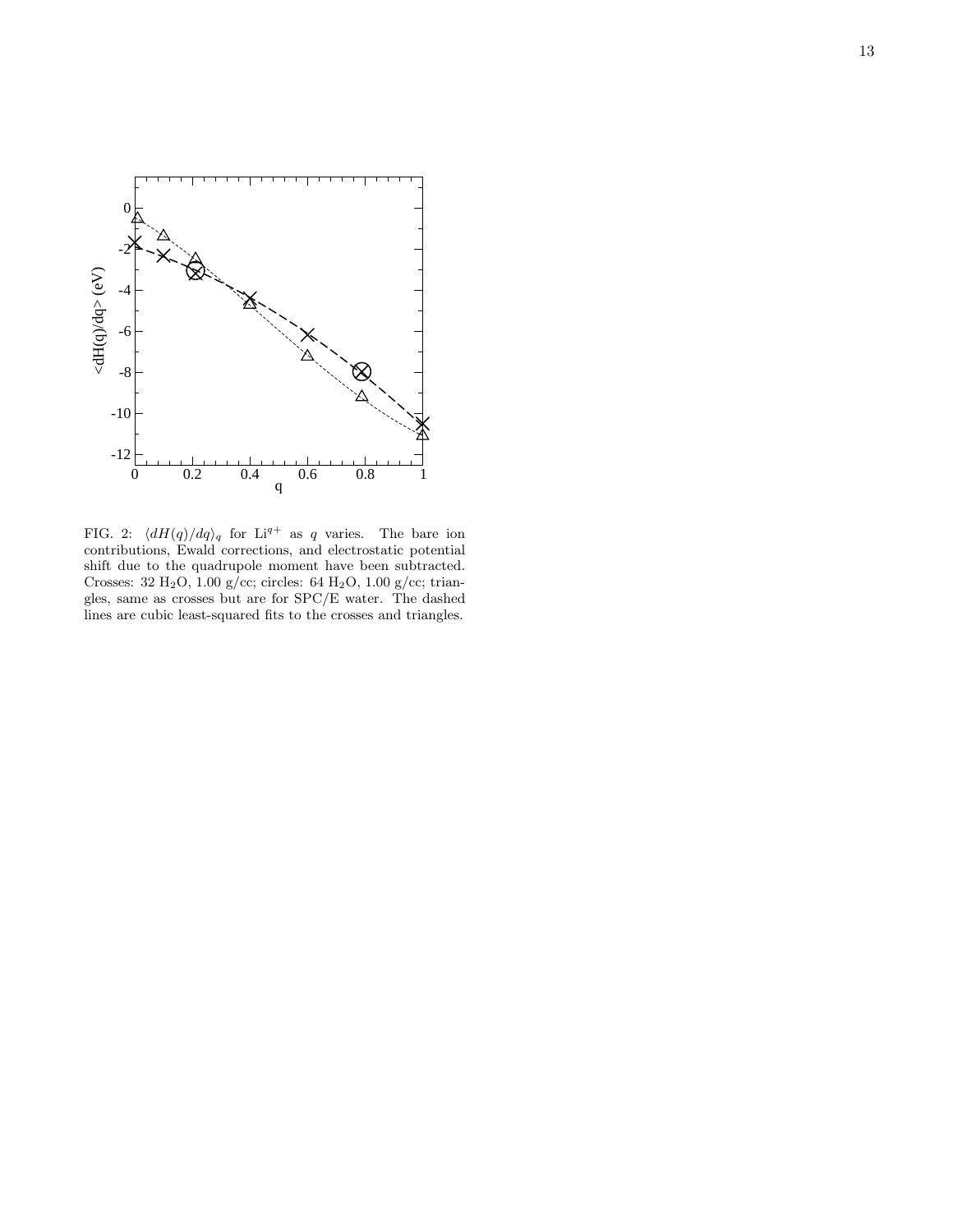

<span id="page-13-0"></span>FIG. 3: (a): Integrated changes in electron density,  $\Delta(x)$  =  $\int dydz[\rho(x,y,z)_n-\rho(x,y,z)_c]$ , as a function of spatial coordinate x for the various values of q.  $\rho_n$  and  $\rho_c$  are the densities for the neutral and the charged systems, respectively. All charged species,  $Li^{q+}$  have been shifted to  $x = 0$ . Symbols correspond to actual grid-points, the continuous lines are cubic interpolations. (b)-(d): Isosurface plots of the electron density difference,  $\rho(x, y, z)_n - \rho(x, y, z)_c$  (iso-value =  $\pm$  0.01) a.u., white  $\leq 0$ , blue  $\geq 0$ ), for  $q = 0.1, 0.6$ , and 1.0. Periodic boundary conditions apply; the prominent, 8 blue spheres represent the (periodically replicated) changes in  $Li^{q+}$  densities, and some changes in water dipole moments are apparent too. See Sec. [II B](#page-2-0) for technical details.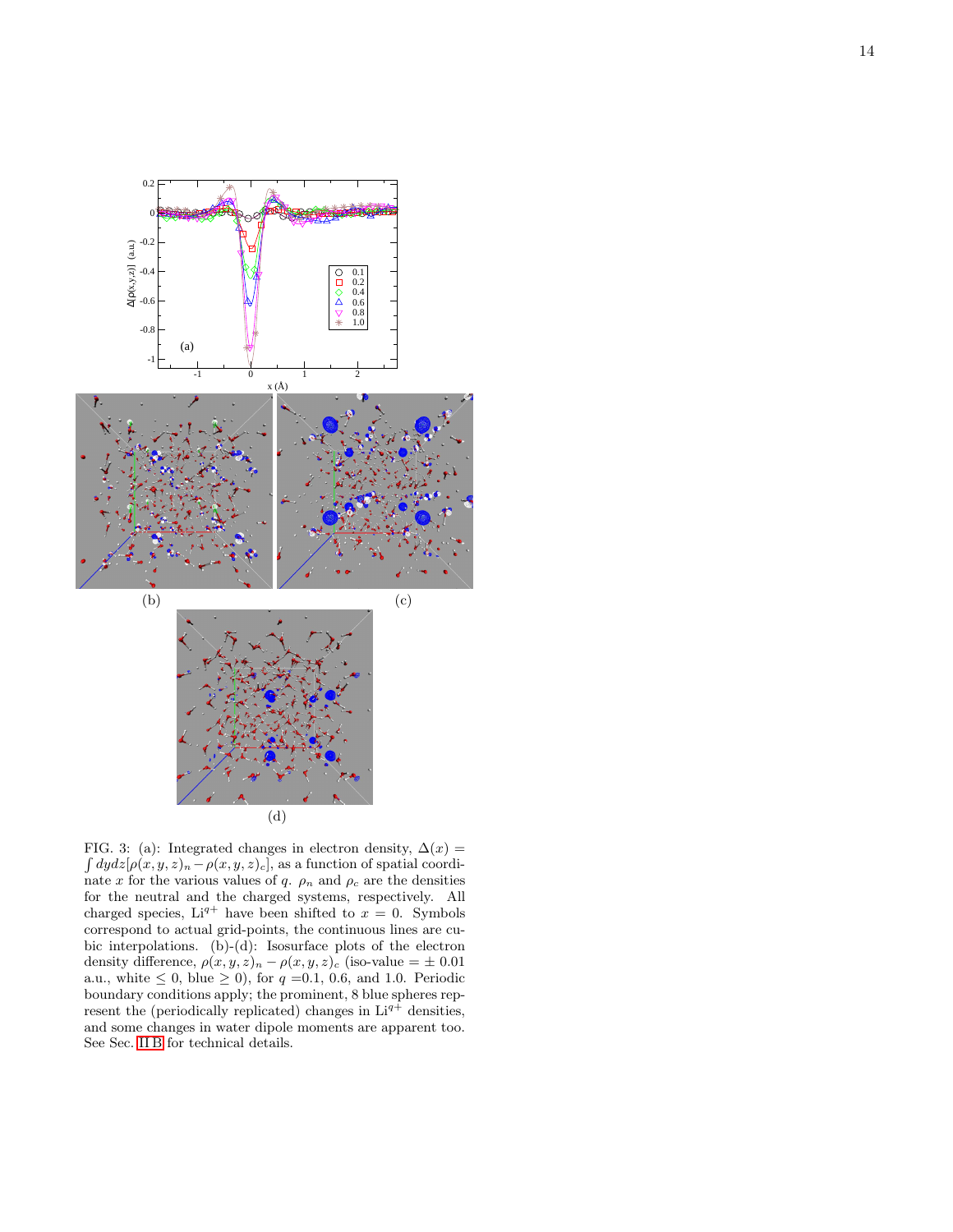

<span id="page-14-0"></span>FIG. 4: Pair correlation functions  $g(r)$  between  $Li^{q+}$  and the O (solid line) and H (dashed line) sites of  $H_2O$  molecules. (a)  $q=0.21$ ; (b)  $q=0.79$ . The instantaneous hydration numbers are depicted in the insets.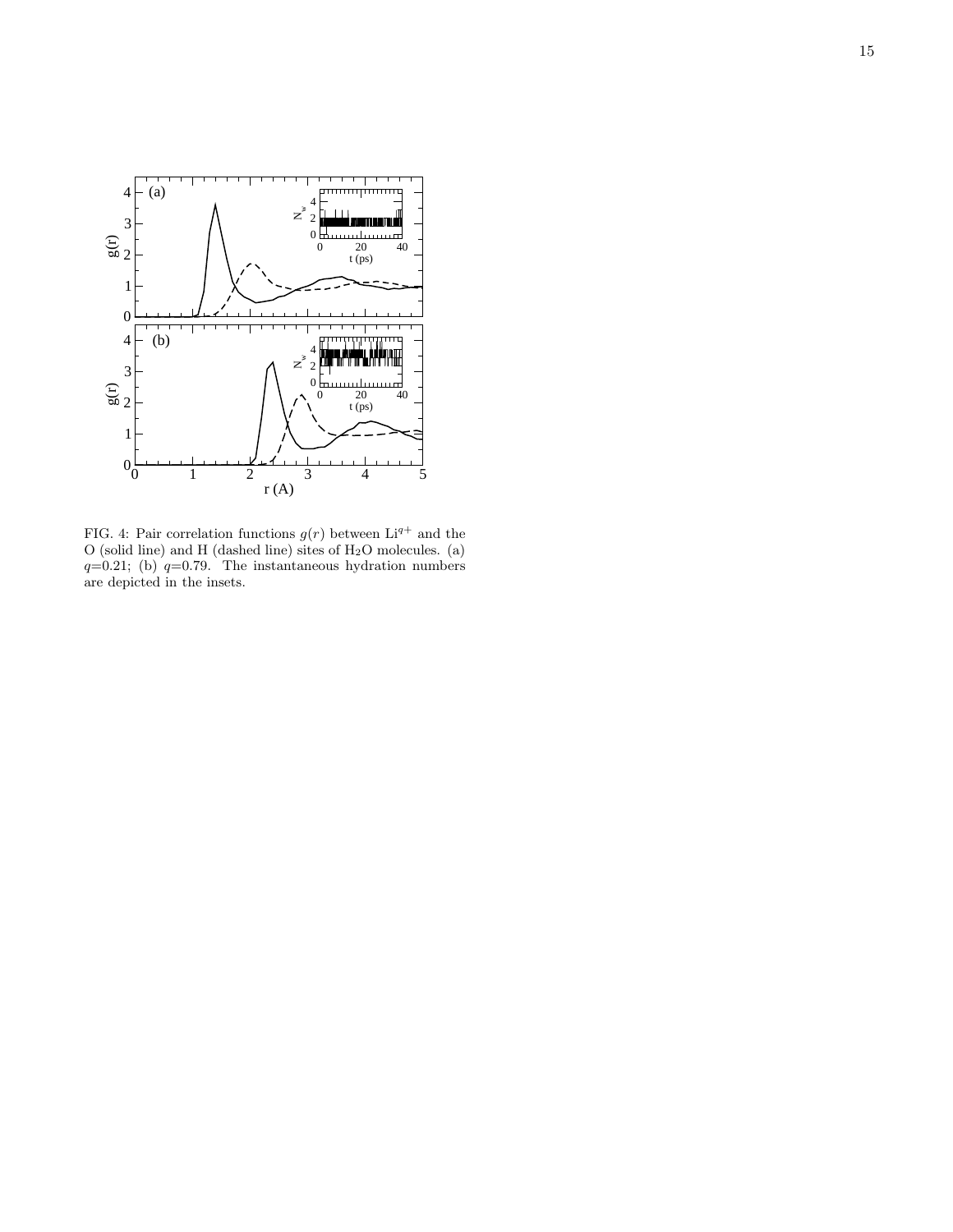

<span id="page-15-0"></span>FIG. 5: Logarithm of the probability  $(P_n)$  of instantaneous hydration numbers  $(n)$  multiplied by thermal energy, in units of kcal/mol. (a)  $Li^{q+}$ ; (b)  $Ag^{q+}$ . Squares and dashed lines:  $q = 0.2$ ; circles and solid lines:  $q = 1.0$ . *n* is determined by counting all water oxygen atoms within 2.08, 2.75, 2.90, and  $2.92 \text{ Å}$  of the four ions, respectively. These distances are determined by locating ithe first minimum in the ion-water  $g(r)$ .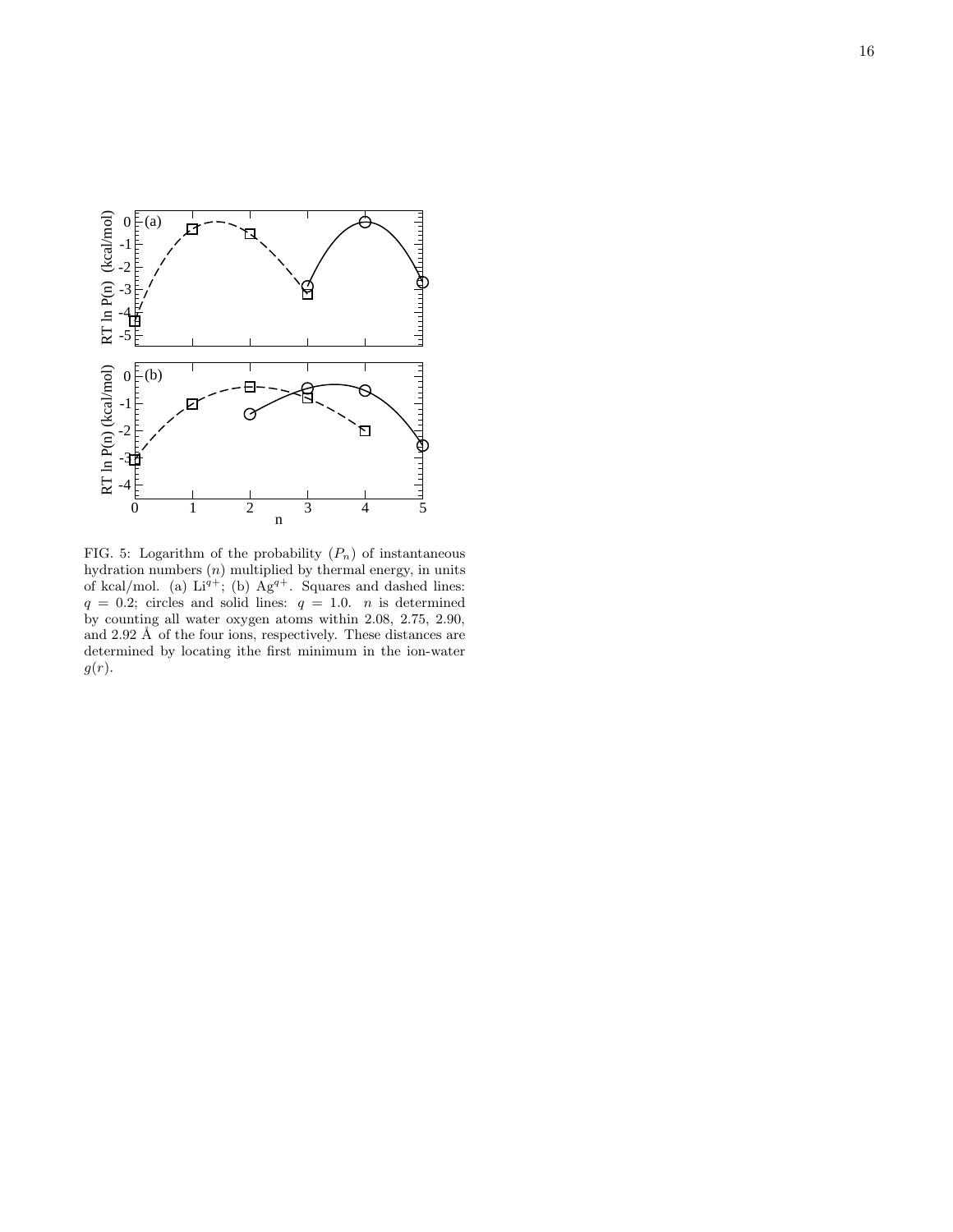

<span id="page-16-0"></span>FIG. 6: (a),(b) Pair correlation functions  $g(r)$  between classical force field  $Cl^{q-}$  and the O (solid line) and H (dashed line)



<span id="page-16-1"></span>FIG. 7: Pair correlation functions  $g(r)$  between  $Ag^{q+}$  and the  $O$  (solid line) and H (dashed line) sites of  $H<sub>2</sub>O$  molecules. (a)  $q=0.21$ ; (b)  $q=1.00$ . The instantaneous hydration numbers are depicted in the insets.